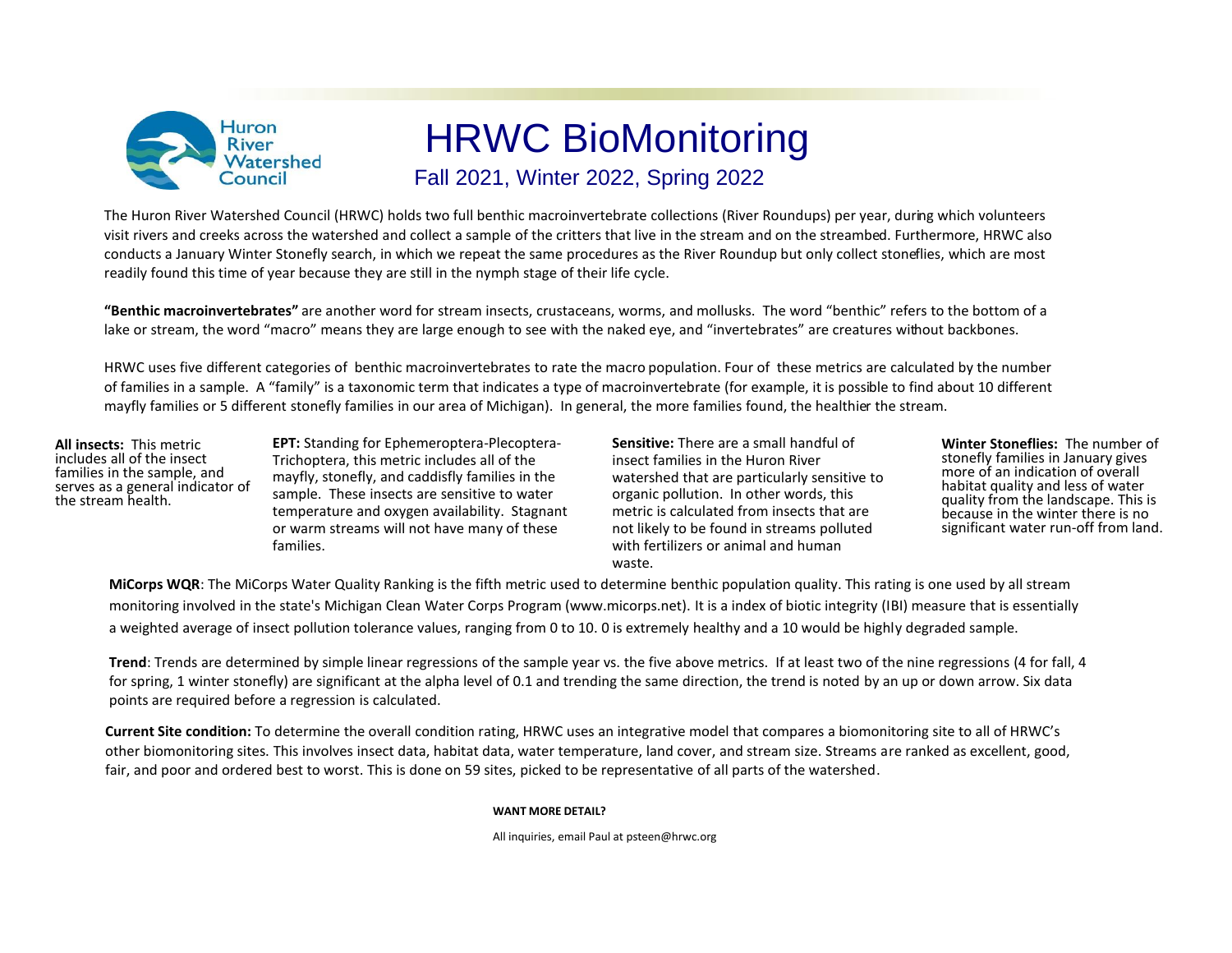| Site # | <b>Site Location</b>          | <b>Overall</b><br><b>Site</b><br>ranking $(1=$<br>Best, 59=<br>Worst) | <b>Biolog-ical</b><br><b>Condition</b> | Habitat/<br>Physical<br><b>Condition</b> | <b>River</b><br>Roundup | All<br>Insects | <b>EPT</b> | Sensitive      | <b>WQR</b> | MiCorps Averages<br>since 2018 | All<br><b>Insects</b> | <b>EPT</b> | Sensitive | <b>MiCorps</b><br><b>WQR</b> | <b>Winter Stoneflies</b> |     | <b>Comments</b>                                                                                                                                   | <b>Trend</b> |
|--------|-------------------------------|-----------------------------------------------------------------------|----------------------------------------|------------------------------------------|-------------------------|----------------|------------|----------------|------------|--------------------------------|-----------------------|------------|-----------|------------------------------|--------------------------|-----|---------------------------------------------------------------------------------------------------------------------------------------------------|--------------|
| 25     | Huron<br>River:<br>White Lake | $\mathbf{1}$                                                          | Excellent                              | Excellent                                | Fall 21                 |                |            | No sample      |            | Fall Avg.                      | 23.0                  | 12.0       | 6.0       | 4.0                          | Average<br>since<br>2018 | 1.0 | Despite this being a small<br>little river, the insect<br>diversity is high and we<br>always find many sensitive<br>families. Stoneflies are      |              |
|        | Road                          |                                                                       |                                        |                                          | Spring 22               |                |            | No sample      |            | Spring<br>Avg.                 | 22.0                  | 13.0       | 4.0       | 3.8                          | Winter<br>2022           | 1.3 | regularly found. There has<br>still been no significant<br>changes over time (1998-<br>2022).                                                     |              |
|        | Mann<br>Creek: Van            |                                                                       |                                        |                                          | Fall 21                 |                |            | No sample      |            | Fall Avg.                      | 18.3                  | 7.3        | 5.0       | 4.0                          | Average<br>since<br>2018 | 2.7 | Fall samples have increased<br>significantly over time and<br>spring samples have<br>remained steady and high.<br>This site is also the best site |              |
| 30     | Amberg<br>Road                | $\overline{2}$                                                        | Excellent                              | Excellent                                | Spring 22               |                |            | No sample      |            | Spring<br>Avg.                 | 14.7                  | 6.7        | 5.0       | 3.9                          | Winter<br>2022           | 4.0 | to go to during the Stonefly<br>Search as three or four<br>families of stoneflies are<br>regularly found (1995-<br>2022).                         |              |
| 40     | South Ore<br>Creek:           | 3                                                                     | Excellent                              | Excellent                                | Fall 21                 | 13             | 5          | $\overline{2}$ | 4.5        | Fall Avg.                      | 15.7                  | 6.0        | 1.7       | 4.6                          | Average<br>since<br>2018 | 1.5 | This creek is doing very well<br>through this section. Spring<br>insects are increasing,<br>though not significantly!                             |              |
|        | <b>Hamburg</b><br>Rd          |                                                                       |                                        |                                          | Spring 22               | 13             | 6          | 1              | 5          | Spring<br>Avg.                 | 12.8                  | 6.2        | 2.0       | 4.4                          | Winter<br>2022           | 1.0 | Insect and specifically<br>stonefly abundance is very<br>high. (1994-2022).                                                                       |              |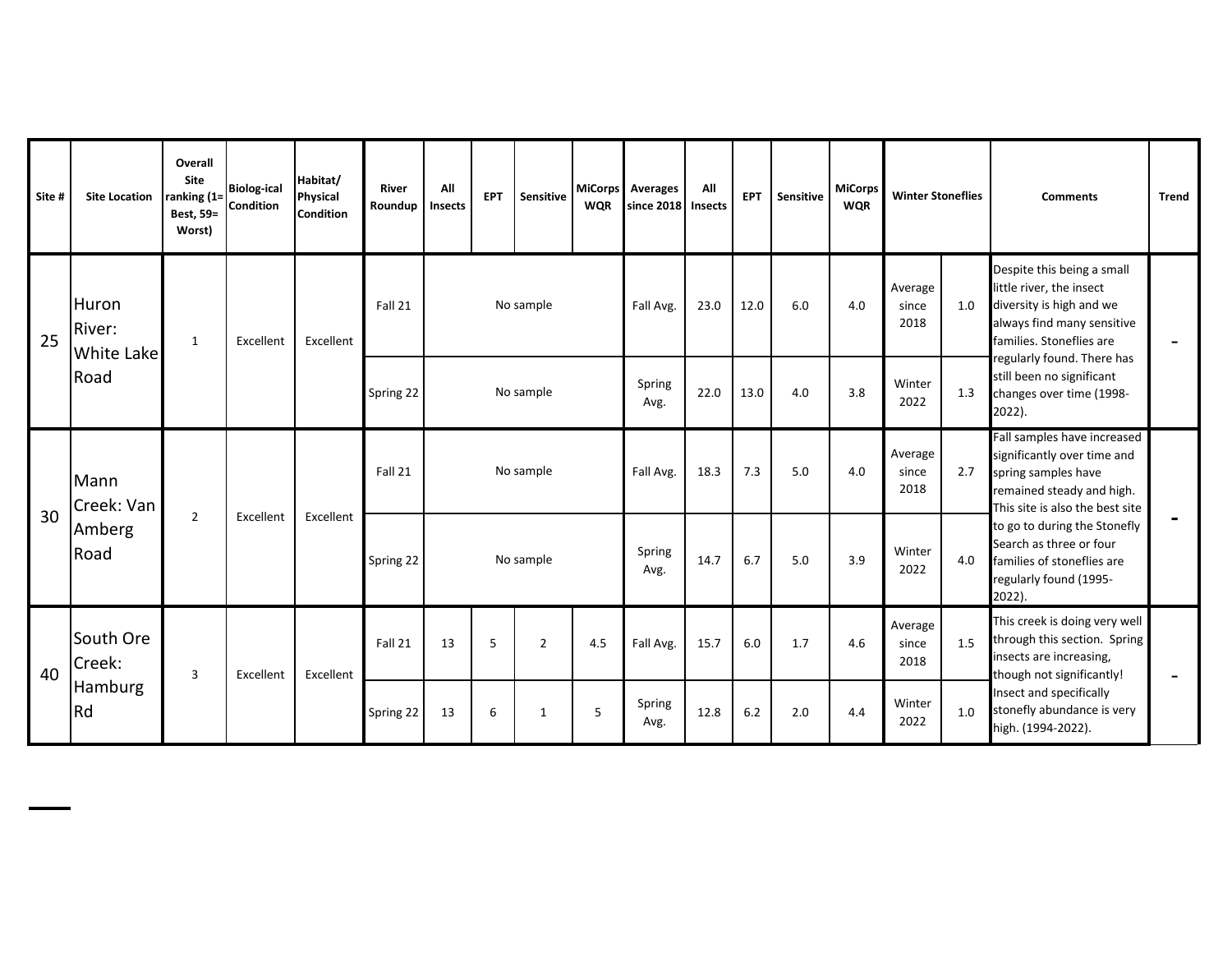| Site #                                      | <b>Site Location</b>        | Overall<br>Site<br>ranking (1=<br>Best, 59=<br><b>Worst</b> ) | <b>Biolog-ical</b><br>Condition | Habitat/<br><b>Physical</b><br><b>Condition</b> | <b>River</b><br>Roundup | All<br>Insects | <b>EPT</b>     | <b>Sensitive</b>                                        | MiCorps<br><b>WQR</b> | <b>Averages</b><br>since 2018 | All<br>Insects | <b>EPT</b> | Sensitive                                          | <b>MiCorps</b><br><b>WQR</b> | <b>Winter Stoneflies</b>           |                                                                                                                                                                                                                  | <b>Comments</b>                                                                                                                                                                                                                        | <b>Trend</b> |
|---------------------------------------------|-----------------------------|---------------------------------------------------------------|---------------------------------|-------------------------------------------------|-------------------------|----------------|----------------|---------------------------------------------------------|-----------------------|-------------------------------|----------------|------------|----------------------------------------------------|------------------------------|------------------------------------|------------------------------------------------------------------------------------------------------------------------------------------------------------------------------------------------------------------|----------------------------------------------------------------------------------------------------------------------------------------------------------------------------------------------------------------------------------------|--------------|
| 26                                          | Huron<br><b>River: Zeeb</b> | $\overline{4}$                                                | Excellent                       | Excellent                                       | Fall 21                 |                |                | No sample                                               |                       | Fall Avg.                     | 18.3           | 8.0        | 3.0                                                | 3.9                          | Average<br>since<br>2018           | 1.8                                                                                                                                                                                                              | This section of the Huron<br>River is the most diverse in<br>macroinvertebrate life of<br>any that HRWC monitors.<br>(1996-2021) (It's rating gets<br>downgraded because the<br>river is so big here, and we<br>would hope to see even |              |
|                                             | Road                        |                                                               |                                 |                                                 | Spring 22               |                |                | Sample rejected for low abundance.<br>Site was flooded. |                       | Spring<br>Avg.                |                |            | No samples taken in this window<br>due to flooding |                              | Winter<br>2022                     | 1.0                                                                                                                                                                                                              | higher diversity than we<br>do!) This site is hard to<br>sample; it gets quite deep. It<br>has been a number of years<br>since we have succesfully<br>gotten a properly sized<br>sample.                                               |              |
|                                             | Creek:                      |                                                               |                                 |                                                 | Fall 21                 |                |                | No sample                                               |                       | Fall Avg.                     | 16.5           | 8.0        | 3.0                                                | 3.9                          | Average<br>since<br>2018           | 2.0                                                                                                                                                                                                              | While fall samples are<br>holding steady and are very<br>diverse, there have been<br>significant declines in the<br>spring total families, EPT<br>families, and sensitive<br>families since 1996                                       |              |
| Portage<br>37<br>Dexter<br>Townhall<br>Road | 5                           | Excellent                                                     | Excellent                       | Spring 22                                       |                         |                | No sample      |                                                         | Spring<br>Avg.        | 15.0                          | 8.5            | 2.5        | 4.7                                                | Winter<br>2022               | 1.0                                | (sensitive families 5-->1 or<br>2, normally). It is possible<br>that high flows in the spring<br>heavily affect the insect<br>population. Winter<br>stoneflies are found<br>abundantly here. (1996-<br>$2022$ ). |                                                                                                                                                                                                                                        |              |
| 13                                          | Fleming<br>Creek:<br>Warren | 6                                                             | Excellent                       | Excellent                                       | Fall 21                 | 10             | $\overline{4}$ | $\overline{2}$                                          | 3.75                  | Fall Avg.<br>Spring           | 10.0           | 4.0        | 2.5                                                | 4.0                          | Average<br>since<br>2018<br>Winter | 1.0                                                                                                                                                                                                              | Since 1994 this site has<br>improved significantly in fall<br>and spring collections.<br>Winter stoneflies are<br>consistently present (1994-                                                                                          |              |
|                                             | Road                        |                                                               |                                 |                                                 | Spring 22               |                |                | No sample                                               |                       | Avg.                          | 15.5           | 9.5        | 3.5                                                | 4.8                          | 2022                               | $1.0$                                                                                                                                                                                                            | 2021).                                                                                                                                                                                                                                 |              |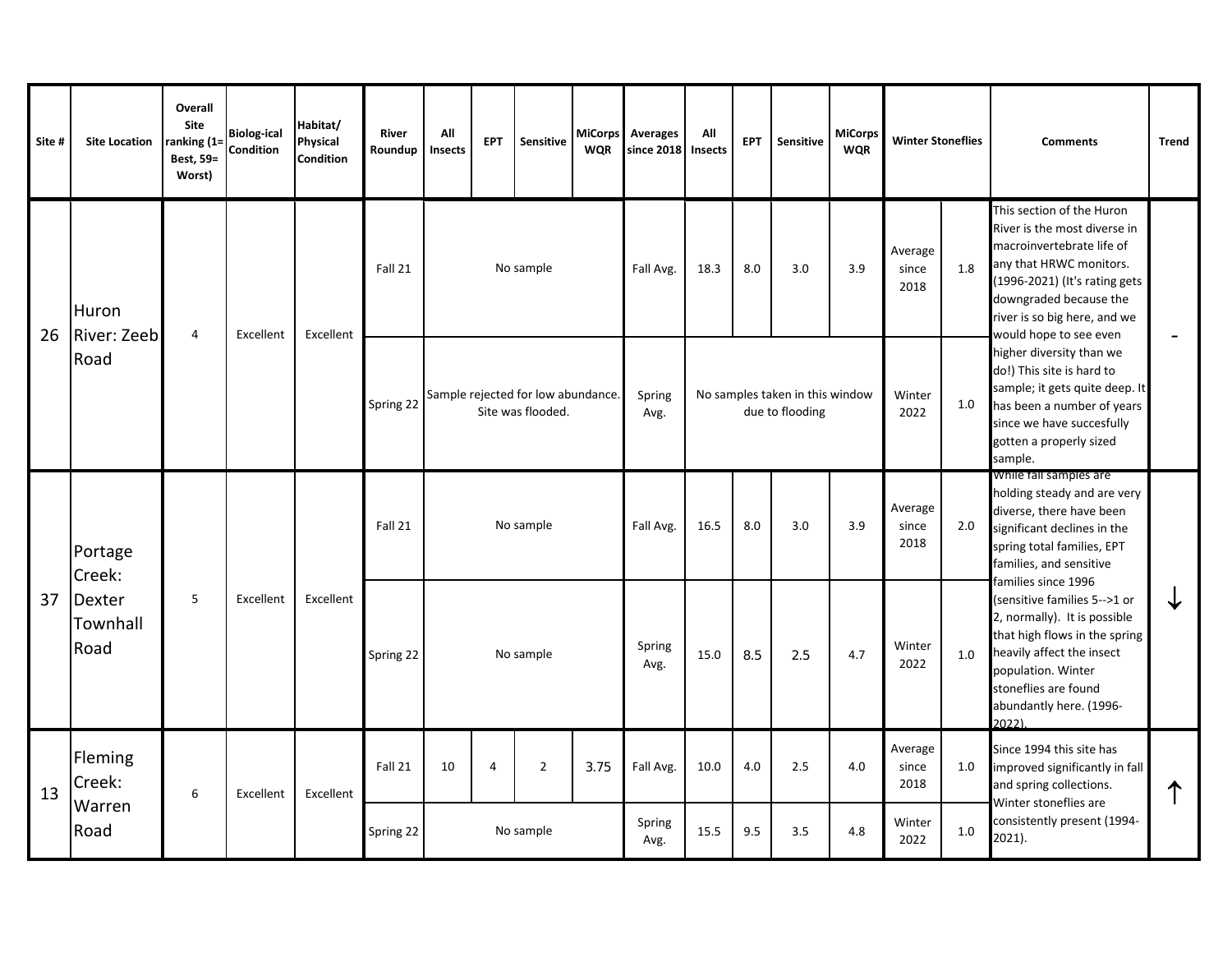| Site # | <b>Site Location</b>             | Overall<br>Site<br>ranking (1=<br>Best, 59=<br>Worst) | <b>Biolog-ical</b><br><b>Condition</b> | Habitat/<br>Physical<br><b>Condition</b> | <b>River</b><br>Roundup | All<br>Insects | <b>EPT</b>     | Sensitive | <b>MiCorps</b><br><b>WQR</b> | Averages<br>since 2018 | All<br><b>Insects</b> | <b>EPT</b> | Sensitive | MiCorps<br><b>WQR</b> | <b>Winter Stoneflies</b> |     | <b>Comments</b>                                                                                                                      | <b>Trend</b>             |
|--------|----------------------------------|-------------------------------------------------------|----------------------------------------|------------------------------------------|-------------------------|----------------|----------------|-----------|------------------------------|------------------------|-----------------------|------------|-----------|-----------------------|--------------------------|-----|--------------------------------------------------------------------------------------------------------------------------------------|--------------------------|
|        | Huron<br>Creek:                  |                                                       |                                        |                                          | Fall 21                 | 10             | 5              | 3         | 3.9                          | Fall Avg.              | 13.0                  | 6.5        | 2.5       | 3.8                   | Average<br>since<br>2018 | 2.5 | While this particular sample<br>was lower than average, the<br>site is showing significant<br>long-term increases in fall            |                          |
| 22     | Dexter-<br>Pinckney<br>Road      | $\overline{7}$                                        | Excellent                              | Excellent                                | Spring 22               |                |                | No sample |                              | Spring<br>Avg.         | 15.3                  | 8.7        | 4.0       | 3.8                   | Winter<br>2022           | 3.0 | EPT samples and spring<br>total families and EPT<br>samples. Stoneflies are<br>abundant and consistently<br>found (1996-2022).       |                          |
|        |                                  |                                                       |                                        |                                          | Fall 21                 | 11             | $\overline{7}$ | 3         | $\overline{4}$               | Fall Avg.              | 17.8                  | 6.8        | 2.8       | 4.3                   | Average<br>since<br>2018 | 2.0 | This lovely creek has                                                                                                                |                          |
| 16     | Honey<br>Creek (N):<br>Darwin Rd | 8                                                     | Good                                   | Excellent                                | Spring 22               |                |                | No sample |                              | Spring<br>Avg.         | 13.3                  | 7.3        | 2.0       | 4.3                   | Winter<br>2022           | 1.0 | remained unchanging for<br>the years we have been<br>monitoring here. Winter<br>stoneflies are consistently<br>present. (1997-2022). |                          |
|        | Fleming<br>Creek:                |                                                       |                                        |                                          | Fall 21                 |                |                | No sample |                              | Fall Avg.              | 16.5                  | 5.0        | 0.5       |                       | Average<br>since<br>2018 | 1.7 | No significant changes over<br>time. Winter stoneflies are                                                                           |                          |
| 84     | Galpin<br>Road                   | 9                                                     | Good                                   | Excellent                                | Spring 22               |                |                | No sample |                              | Spring<br>Avg.         | 19.0                  | 8.0        | 1.0       |                       | Winter<br>2022           | 1.0 | always found here in high<br>numbers (2004-2022).                                                                                    | $\overline{\phantom{m}}$ |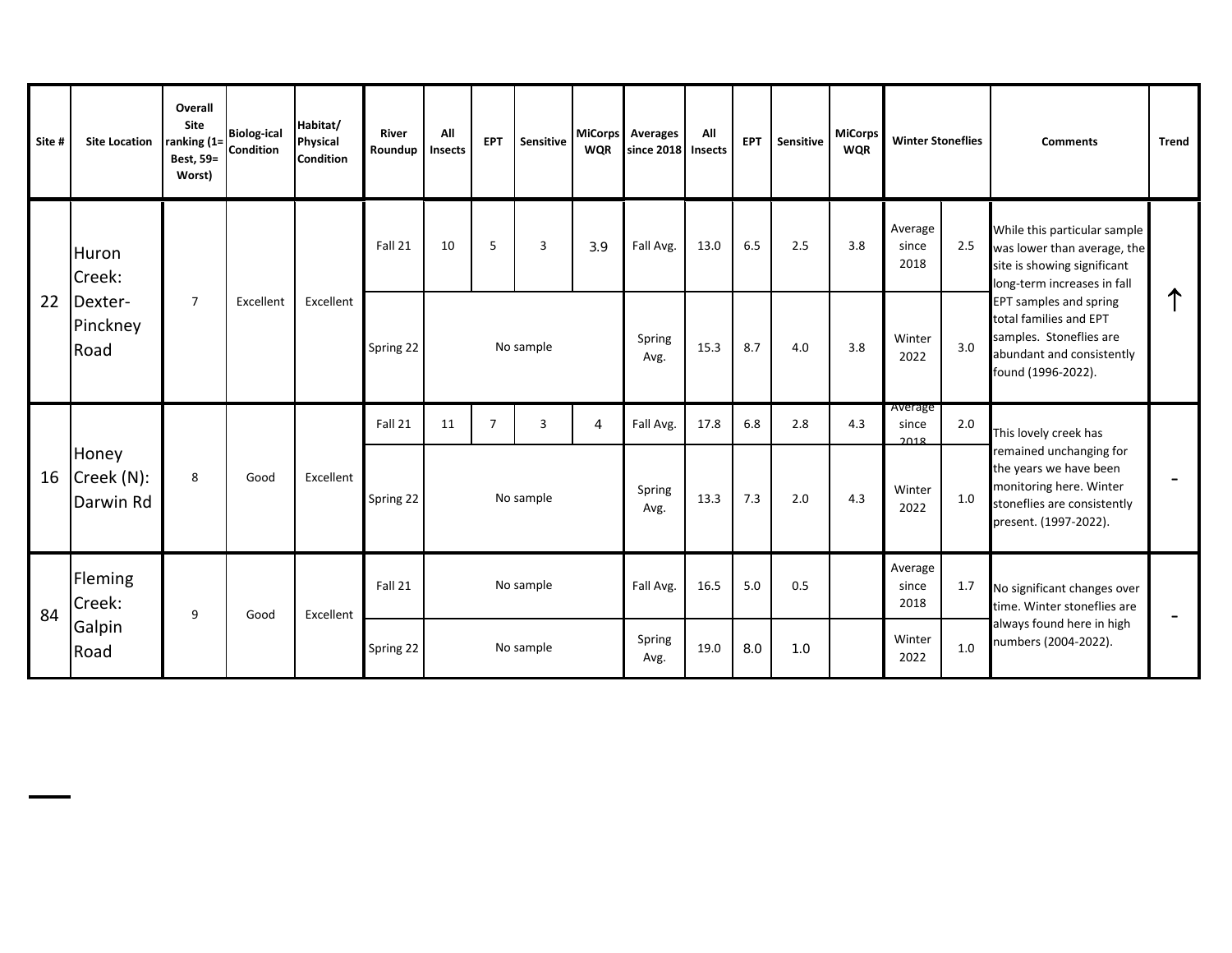| Site #                   | <b>Site Location</b> | <b>Overall</b><br><b>Site</b><br>ranking (1=<br>Best, 59=<br>Worst) | <b>Biolog-ical</b><br><b>Condition</b> | Habitat/<br><b>Physical</b><br><b>Condition</b> | <b>River</b><br>Roundup | All<br>Insects | <b>EPT</b> | Sensitive                                               | <b>WQR</b> | MiCorps Averages<br>since 2018 | All<br><b>Insects</b> | <b>EPT</b> | Sensitive | <b>MiCorps</b><br><b>WQR</b> | <b>Winter Stoneflies</b> |                                                                                      | <b>Comments</b>                                                                                                                                                    | <b>Trend</b> |
|--------------------------|----------------------|---------------------------------------------------------------------|----------------------------------------|-------------------------------------------------|-------------------------|----------------|------------|---------------------------------------------------------|------------|--------------------------------|-----------------------|------------|-----------|------------------------------|--------------------------|--------------------------------------------------------------------------------------|--------------------------------------------------------------------------------------------------------------------------------------------------------------------|--------------|
|                          | Mill Creek:          |                                                                     |                                        |                                                 | Fall 21                 | 14             | 6          | $\overline{2}$                                          | 4.1        | Fall Avg.                      | 16.0                  | 8.0        | 3.3       | 4.1                          | Average<br>since<br>2018 | 1.8                                                                                  | Samples have been getting<br>better over time. The<br>sensitive families in the<br>spring and fall have<br>increased enough to show a<br>statistically significant |              |
| 79                       | Mill Creek<br>Park   | 10                                                                  | Good                                   | Good                                            | Spring 22               |                |            | Sample rejected for low diversity.<br>Site was flooded. |            | Spring<br>Avg.                 | 15.0                  | 8.0        | 3.0       | 4.1                          | Winter<br>2022           | Not<br>sample<br>d                                                                   | change. The other metrics<br>are increasing as well, but<br>not significant yet at this<br>point. Winter stoneflies are<br>always found here. (2003-<br>2022).     |              |
| Woodruff<br>46<br>Creek: | 11                   | Good                                                                | Good                                   | Fall 21                                         |                         |                | No sample  |                                                         | Fall Avg.  | 12.7                           | 4.3                   | 0.3        | 5.0       | Average<br>since<br>2018     | 0.7                      | No significant changes over<br>time (1993-2022). Winter<br>stoneflies are found less |                                                                                                                                                                    |              |
|                          | <b>Buno Road</b>     |                                                                     |                                        |                                                 | Spring 22               |                |            | No sample                                               |            | Spring<br>Avg.                 | 13.3                  | 5.7        | 2.3       | 5.4                          | Winter<br>2022           | 0.0                                                                                  | than 50% of the samples<br>here.                                                                                                                                   |              |
| 5                        | Chilson<br>Creek:    | 12                                                                  | Good                                   | Good                                            | Fall 21                 | 14             | 6          |                                                         | 4.8        | Fall Avg.                      | 12.0                  | 4.3        | 1.0       | 4.4                          | Average<br>since<br>2018 | 1.0                                                                                  | Sensitive families are<br>declining here, in both the<br>spring and the fall. Winter                                                                               | ↓            |
|                          | Chilson<br>Road      |                                                                     |                                        |                                                 | Spring 22               | 11             | 5          | $\overline{2}$                                          | 4.2        | Spring<br>Avg.                 | 12.8                  | 5.8        | 2.5       | 4.1                          | Winter<br>2022           | 1.0                                                                                  | stoneflies are holding steady<br>(1995-2022).                                                                                                                      |              |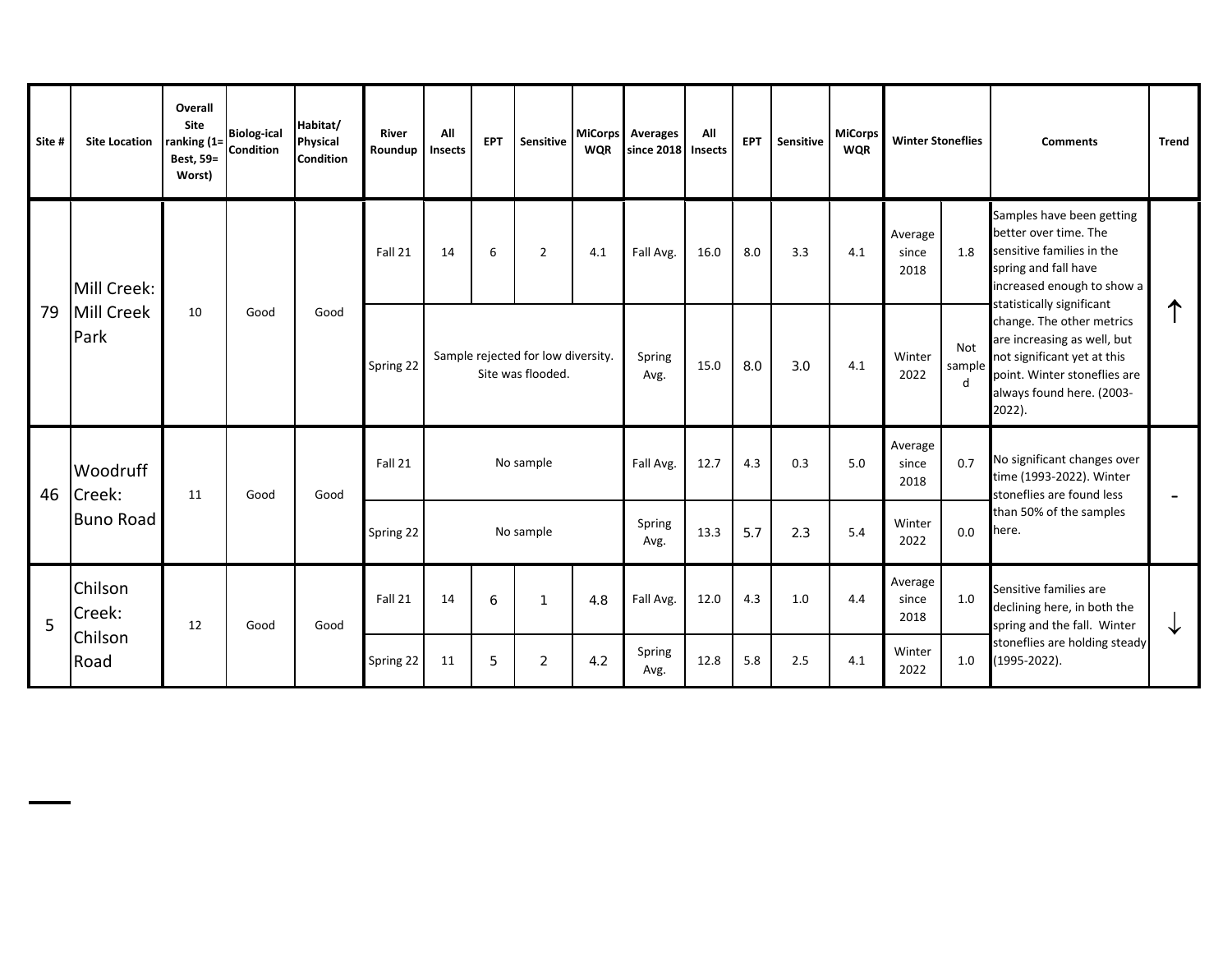| Site # | <b>Site Location</b>           | Overall<br><b>Site</b><br>ranking (1:<br>Best, 59=<br>Worst) | <b>Biolog-ical</b><br>Condition | Habitat/<br>Physical<br><b>Condition</b> | <b>River</b><br>Roundup | All<br>Insects | <b>EPT</b>     | Sensitive                                                    | <b>WQR</b>     | MiCorps Averages<br>since 2018 | All<br><b>Insects</b> | EPT | Sensitive | <b>MiCorps</b><br><b>WQR</b> | <b>Winter Stoneflies</b> |         | <b>Comments</b>                                                                                                                                                                                    | <b>Trend</b>      |
|--------|--------------------------------|--------------------------------------------------------------|---------------------------------|------------------------------------------|-------------------------|----------------|----------------|--------------------------------------------------------------|----------------|--------------------------------|-----------------------|-----|-----------|------------------------------|--------------------------|---------|----------------------------------------------------------------------------------------------------------------------------------------------------------------------------------------------------|-------------------|
|        | Fleming                        |                                                              |                                 |                                          | Fall 21                 | 11             | 5              | $\overline{2}$                                               | 4.27           | Fall Avg.                      | 12.7                  | 5.3 | 1.3       | 4.3                          | Average<br>since<br>2018 | 1.3     | For the second spring in a<br>row, this site needed to be<br>scratched because collector<br>couldn't get into the water<br>safely and only a few                                                   |                   |
| 9      | Creek:<br>Botanical<br>Gardens | 13                                                           | Good                            | Good                                     | Spring 22               |                |                | Sample reject for low abundance.<br>Site flooded above banks |                | Spring<br>Avg.                 | 14.0                  | 8.0 | 4.0       | 4.3                          | Winter<br>2022           | 1.0     | specimens were found.<br>Aside from this, the site is<br>showing significant<br>improvement in both spring<br>and fall, and winter<br>stoneflies have a strong<br>population here. (1993-<br>2022) |                   |
|        | Huron                          |                                                              |                                 |                                          | Fall 21                 |                |                | No sample                                                    |                | Fall Avg.                      | 15.0                  | 5.5 | 1.5       | 4.4                          | Average<br>since<br>2018 | 0.8     | This site is often difficult to<br>sample because of fast<br>flows, especially in the<br>spring. Stoneflies are found                                                                              |                   |
| 62     | <b>River: Bell</b><br>Road     | 14                                                           | Good                            | Good                                     | Spring 22               |                |                | Sample rejected for low diversity.<br>Site was flooded.      |                | Spring<br>Avg.                 | 12.0                  | 6.0 | 1.0       | 4.1                          | Winter<br>2022           | 0.0     | here in about 3/4 of<br>samples. The site has stable<br>macro populations. (2000-<br>2022)                                                                                                         |                   |
| 96     | Mill Creek:                    | 15                                                           | Good                            | Good                                     | Fall 21                 | 18             | $\overline{3}$ | $\Omega$                                                     | 5.1            | Fall Avg.                      | 17.5                  | 3.0 | 0.0       | 5.9                          | Average<br>since<br>2018 | $0.0\,$ | No significant changes over<br>time. Winter stoneflies are                                                                                                                                         | $\qquad \qquad -$ |
|        | Parker Mill                    |                                                              |                                 |                                          | Spring 22               |                |                | No sample                                                    |                | Spring<br>Avg.                 | 11.0                  | 6.0 | 2.0       | 4.9                          | Winter<br>2022           | 0.0     | never found here (2013-<br>2022).                                                                                                                                                                  |                   |
|        | Davis<br>Creek:                |                                                              |                                 |                                          | Fall 21                 | 18             | 8              | 5                                                            | 4.4            | Fall Avg.                      | 15.3                  | 7.0 | 3.3       | 4.3                          | Average<br>since<br>2018 | 1.0     | All spring metrics are<br>significantly declining, but<br>fall sensitive families are<br>staying about the same                                                                                    |                   |
| 49     | Silver Lake<br>Rd              | 16                                                           | Good                            | Good                                     | Spring 22               | 13             | 7              | 1                                                            | $\overline{5}$ | Spring<br>Avg.                 | 12.3                  | 5.7 | 1.3       | 5.4                          | Winter<br>2022           | $1.0\,$ | statistically. This fall sample<br>was particularly healthy.<br>Stoneflies are always found<br>here (1998-2022).                                                                                   | ✔                 |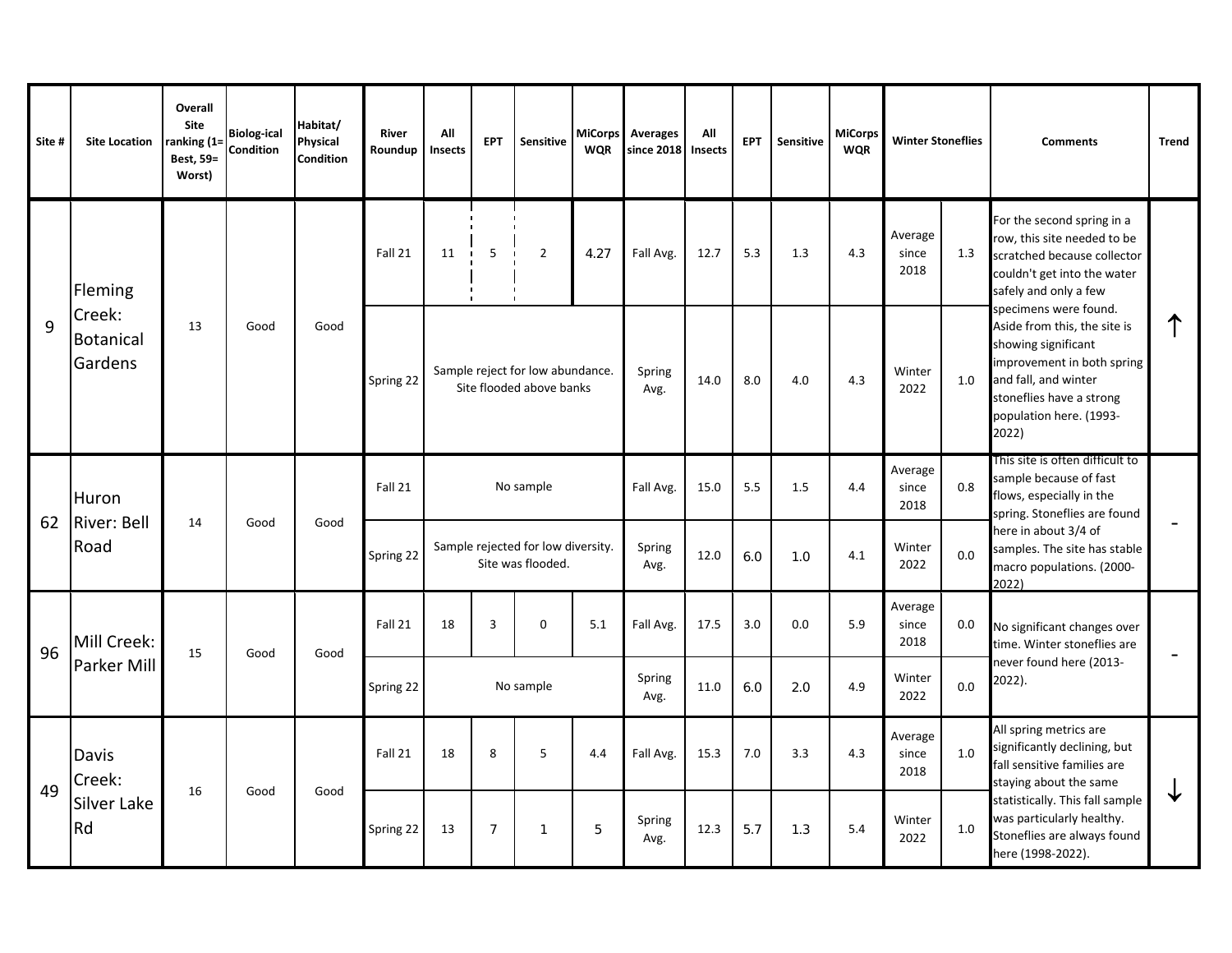| Site # | <b>Site Location</b>     | Overall<br>Site<br>ranking (1=<br>Best, 59=<br>Worst) | <b>Biolog-ical</b><br><b>Condition</b> | Habitat/<br>Physical<br><b>Condition</b> | <b>River</b><br>Roundup | All<br>Insects | <b>EPT</b> | Sensitive                                               | <b>WQR</b> | MiCorps Averages<br>since 2018 | All<br><b>Insects</b> | <b>EPT</b> | Sensitive | MiCorps<br><b>WQR</b> | <b>Winter Stoneflies</b> |                          | <b>Comments</b>                                                                                                                                                                                                                                | <b>Trend</b> |
|--------|--------------------------|-------------------------------------------------------|----------------------------------------|------------------------------------------|-------------------------|----------------|------------|---------------------------------------------------------|------------|--------------------------------|-----------------------|------------|-----------|-----------------------|--------------------------|--------------------------|------------------------------------------------------------------------------------------------------------------------------------------------------------------------------------------------------------------------------------------------|--------------|
|        |                          |                                                       |                                        |                                          | Fall 21                 | 12             | 3          | 0                                                       | 4.6        | Fall Avg.                      | 13.0                  | 3.3        | 0.8       | 4.6                   | Average<br>since<br>2018 | 0.3                      | From 2000-2004, about 18<br>insect families were found<br>in fall samples. Since 2007,<br>it is more usual to find<br>between 11-13, and then<br>more recently, 8-10. That                                                                     |              |
| 63     | Hummocky<br>Lick: M-36   | 17                                                    | Good                                   | Fair                                     | Spring 22               |                |            | Sample rejected for low diversity.<br>Site was flooded. |            | Spring<br>Avg.                 | 13.7                  | 6.3        | 2.0       | 4.5                   | Winter<br>2022           | 1.0                      | being said, the last three<br>samples here have been<br>getting more diverse,<br>impling a recovery.<br>However, there is still a<br>statistically significant<br>decrease. Winter stoneflies<br>are found here but not<br>common. (2000-2022) | ◡            |
|        | Pettibone<br>Creek:      |                                                       |                                        |                                          | Fall 21                 |                |            | No sample                                               |            | Fall Avg.                      | 11.7                  | 4.0        | 0.0       | 4.5                   | Average<br>since<br>2018 | 0.0                      | There have been no<br>significant changes over                                                                                                                                                                                                 |              |
| 67     | Commerce<br>Rd           | 18                                                    | Good                                   | Good                                     | Spring 22               | 9.0            | 5.0        | 1.0                                                     | 5.4        | Spring<br>Avg.                 | 11.0                  | 5.7        | 0.3       | 5.0                   | Winter<br>2022           | Not<br>sample 2022)<br>d | time. Winter stoneflies are<br>never found here. (2001-                                                                                                                                                                                        |              |
| 55     | Mill Creek:<br>Mancheste | 19                                                    | Good                                   | Good                                     | Fall 21                 | 11             | 3          | $\mathbf{1}$                                            | 4.5        | Fall Avg.                      | 11.0                  | 3.0        | 1.0       | 4.5                   | Average<br>since<br>2018 | 1.3                      | There have been no<br>significant changes over<br>time. Winter stoneflies are                                                                                                                                                                  |              |
|        | r Rd                     |                                                       |                                        |                                          | Spring 22               |                |            | No sample                                               |            | Spring<br>Avg.                 | 13.0                  | 6.5        | 1.5       | 4.3                   | Winter<br>2022           | 1.0                      | nearly always found here.<br>(1999-2022).                                                                                                                                                                                                      |              |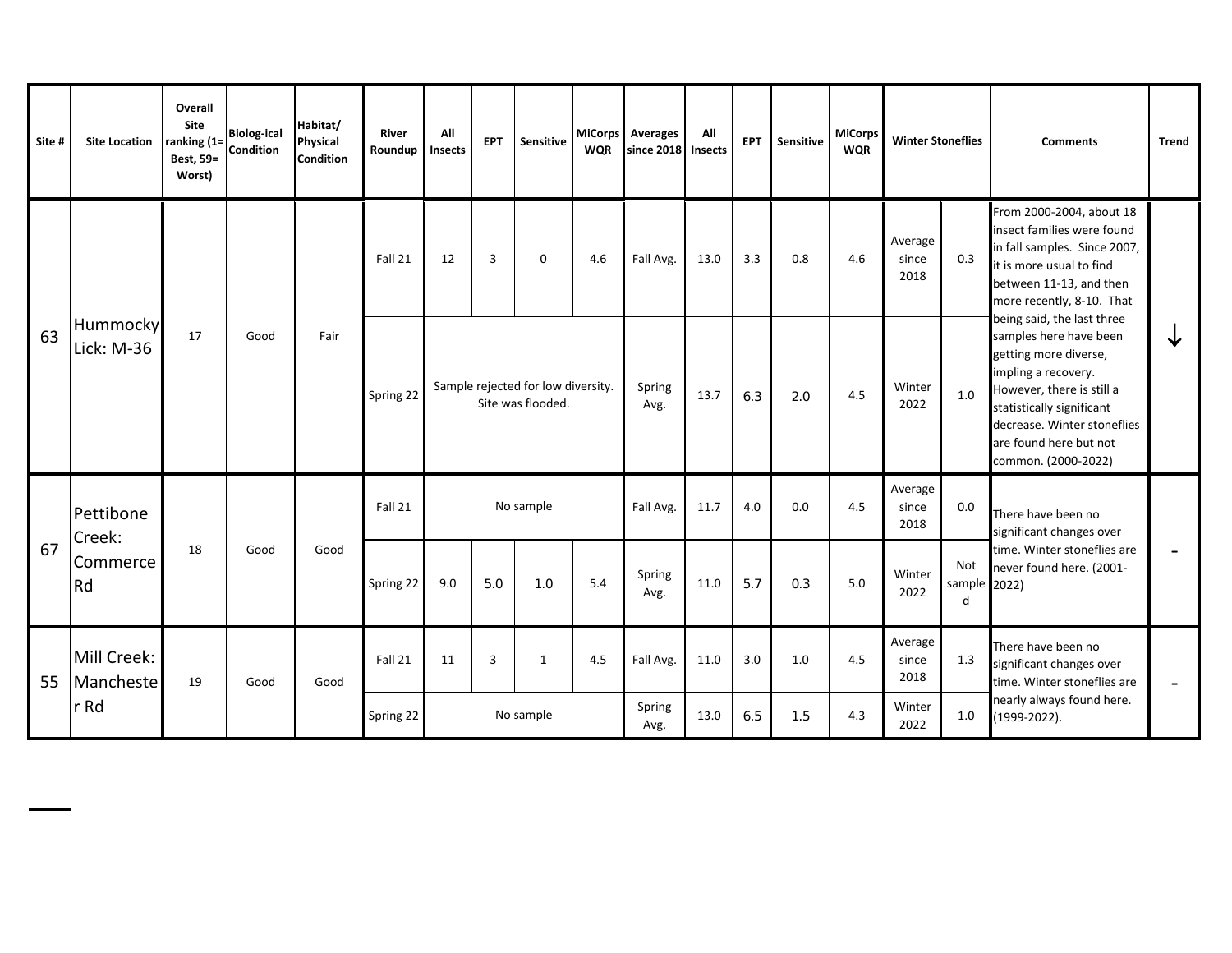| Site # | <b>Site Location</b>     | Overall<br>Site<br>ranking (1=<br>Best, 59=<br>Worst) | <b>Biolog-ical</b><br>Condition | Habitat/<br><b>Physical</b><br>Condition | <b>River</b><br>Roundup | All<br>Insects | <b>EPT</b> | Sensitive   | <b>WQR</b> | MiCorps Averages<br>since 2018 | All<br><b>Insects</b> | <b>EPT</b> | Sensitive | <b>MiCorps</b><br><b>WQR</b> | <b>Winter Stoneflies</b> |                           | <b>Comments</b>                                                                                                                                                            | <b>Trend</b> |
|--------|--------------------------|-------------------------------------------------------|---------------------------------|------------------------------------------|-------------------------|----------------|------------|-------------|------------|--------------------------------|-----------------------|------------|-----------|------------------------------|--------------------------|---------------------------|----------------------------------------------------------------------------------------------------------------------------------------------------------------------------|--------------|
|        | Pettibone<br>Creek:      |                                                       |                                 |                                          | Fall 21                 |                |            | No sample   |            | Fall Avg.                      | 8.7                   | 3.0        | 0.0       | 4.5                          | Average<br>since<br>2018 | 0.0                       | Strange results here. There<br>still has been a significant<br>decline in fall total insect<br>families over time but a                                                    |              |
| 68     | Livingston<br>Rd         | 20                                                    | Fair                            | Fair                                     | Spring 22               | 13.0           | 6.0        | 1.0         | 4.8        | Spring<br>Avg.                 | 13.0                  | 5.7        | 1.0       | 4.4                          | Winter<br>2022           | <b>Not</b><br>sample<br>d | significant increase in spring<br>total families over time.<br>(2000-2022). Winter<br>stoneflies are not found<br>here.                                                    |              |
| 33     | Mill Creek:<br>Jackson   | 21                                                    | Fair                            | Good                                     | Fall 21                 |                |            | No sample   |            | Fall Avg.                      | 14.5                  | 4.5        | 1.0       | 4.8                          | Average<br>since<br>2018 | 2.0                       | Spring total families are<br>significantly increasing; all of<br>the other metrics are stable.                                                                             |              |
|        | Road                     |                                                       |                                 |                                          | Spring 22               |                |            | No sample   |            | Spring<br>Avg.                 | 16.0                  | 6.0        | 2.0       | 4.7                          | Winter<br>2022           | 2.0                       | The winter stoneflies here<br>are abundant and<br>consistent. (1996-2022)                                                                                                  |              |
| 61     | Huron<br>River:          | 22                                                    | Fair                            | Fair                                     | Fall 21                 |                |            | No sample   |            | Fall Avg.                      | 13.5                  | 6.0        | 2.5       | 4.1                          | Average<br>since<br>2018 | 2.0                       | Fall sensitivie families are<br>significantly increasing; all of<br>the other metrics are stable.                                                                          |              |
|        | <b>Island Park</b>       |                                                       |                                 |                                          | Spring 22               | 10.0           | 6.0        | 1.0         | 5.2        | Spring<br>Avg.                 | 10.0                  | 6.0        | 1.0       | $5.2$                        | Winter<br>2022           | 2.0                       | The winter stoneflies here<br>are abundant and<br>consistent. (2001-2022)                                                                                                  |              |
|        | Horseshoe                |                                                       |                                 |                                          | Fall 21                 | 16             | 5          | $\mathbf 0$ | 5.8        | Fall Avg.                      | 15.0                  | 4.7        | 1.0       | 4.8                          | Average<br>since<br>2018 | 0.8                       | We have found a lot more<br>total insect families here<br>since 2009, but all of the                                                                                       |              |
| 21     | Creek:<br>Merril<br>Road | 23                                                    | Fair                            | Fair                                     | Spring 22               |                |            | No sample   |            | Spring<br>Avg.                 | 8.5                   | 2.5        | 0.0       | 5.1                          | Winter<br>2022           | 0.0                       | other metrics are holding<br>steady. Winter stoneflies<br>were not found in 2022, the<br>first time ever, and we need<br>to be sure to check again in<br>2023. (2009-2022) |              |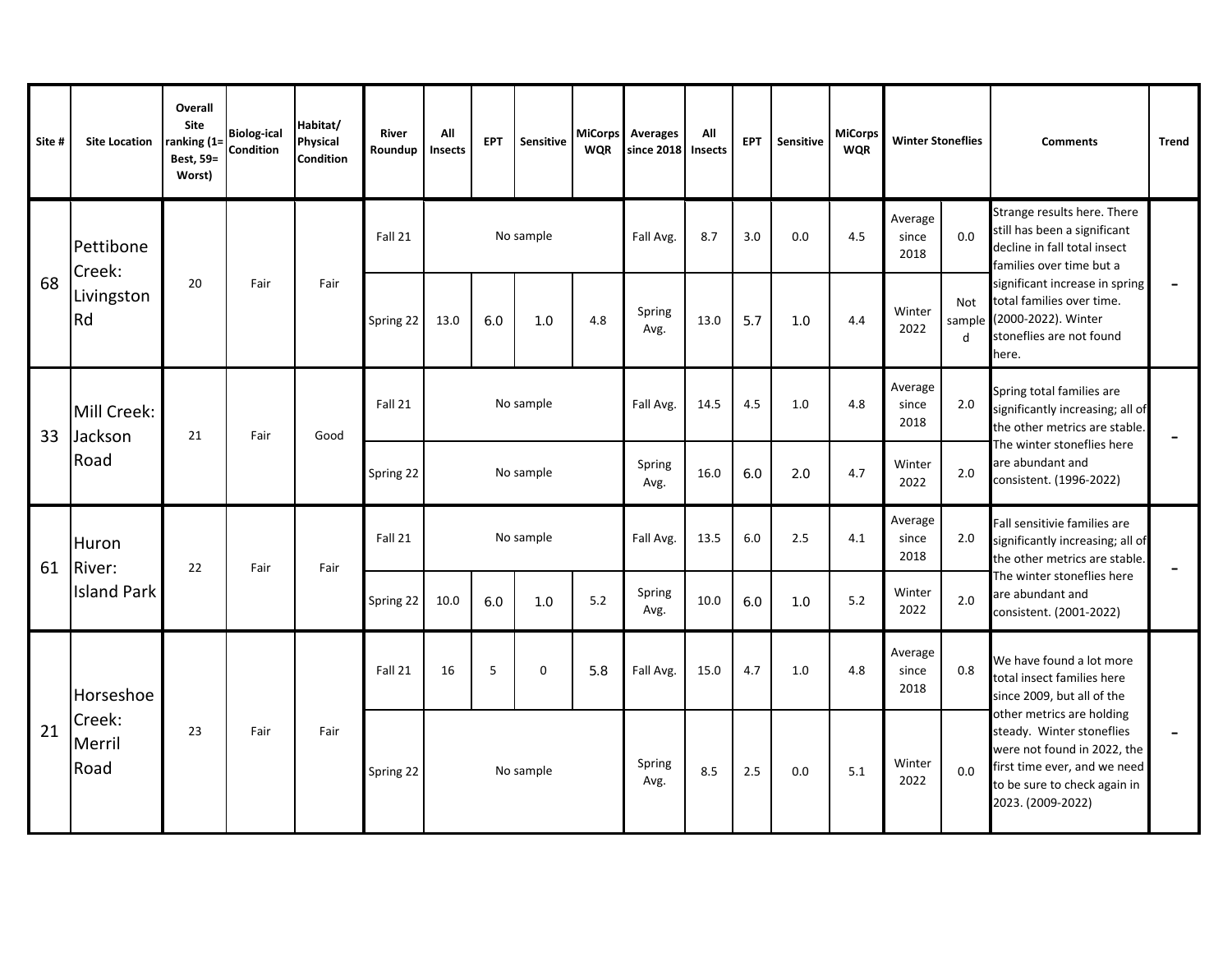| Site # | <b>Site Location</b>           | Overall<br>Site<br>ranking (1=<br>Best, 59=<br>Worst) | <b>Biolog-ical</b><br>Condition | Habitat/<br><b>Physical</b><br><b>Condition</b> | River<br>Roundup | All<br>Insects | <b>EPT</b>     | <b>Sensitive</b>                                             | <b>WQR</b>     | MiCorps Averages<br>since 2018 | All<br>Insects | EPT | <b>Sensitive</b> | <b>MiCorps</b><br><b>WOR</b> | <b>Winter Stoneflies</b> |         | <b>Comments</b>                                                                                                                                                                                             | <b>Trend</b>             |
|--------|--------------------------------|-------------------------------------------------------|---------------------------------|-------------------------------------------------|------------------|----------------|----------------|--------------------------------------------------------------|----------------|--------------------------------|----------------|-----|------------------|------------------------------|--------------------------|---------|-------------------------------------------------------------------------------------------------------------------------------------------------------------------------------------------------------------|--------------------------|
|        | Woods                          |                                                       |                                 |                                                 | Fall 21          | 13             | $\overline{3}$ | 0                                                            | 5.1            | Fall Avg.                      | 10.7           | 3.7 | 0.0              | 4.5                          | Average<br>since<br>2018 | 1.6     | Woods Creek is unchanging,<br>statistically. Several teams                                                                                                                                                  |                          |
| 14     | Creek: L<br>Huron<br>Metropark | 24                                                    | Fair                            | Fair                                            | Spring 22        | 9              | 3              | $\mathbf{1}$                                                 | 4.8            | Spring<br>Avg.                 | 10.5           | 4.5 | 1.0              | 4.8                          | Winter<br>2022           | 1.0     | have pulled poor samples<br>from here recently though,<br>so HRWC is watching the<br>site carefully to be sure it<br>isn't declining. (1997-2022).                                                          | $\overline{\phantom{a}}$ |
|        | Fleming<br>Creek:              |                                                       |                                 |                                                 | Fall 21          | 13             | 5              | $\overline{2}$                                               | $\overline{4}$ | Fall Avg.                      | 13.3           | 4.3 | 1.0              | 4.0                          | Average<br>since<br>2018 | 1.0     | Since 2009, we have been<br>finding 1-2 sensitive families<br>here in the fall where there<br>was once none. Starting in<br>2018, there was enough<br>data to confirm this as<br>statistically significant. |                          |
| 11     | Parker Mill<br>County<br>Park  | 25                                                    | Fair                            | Fair                                            | Spring 22        |                |                | Sample reject for low abundance.<br>Site flooded above banks |                | Spring<br>Avg.                 | 7.0            | 4.0 | 1.0              | 4.9                          | Winter<br>2022           | 1.0     | Spring sampling has proven<br>to be quite difficult in recent<br>years with flood impeding<br>the collection process.<br>Winter stoneflies are<br>consistently present (1993-<br>2022).                     |                          |
|        | Mill Creek:                    |                                                       |                                 |                                                 | Fall 21          | 16             | 6              | 3                                                            | 4.2            | Fall Avg.                      | 16.0           | 8.0 | 3.3              | 4.2                          | Average<br>since<br>2018 | 1.6     | There have been no<br>significant changes over<br>time. Winter stoneflies are                                                                                                                               |                          |
| 80     | Mill Creek<br>Park             | 26                                                    | Fair                            | Fair                                            | Spring 22        |                |                | No sample                                                    |                | Spring<br>Avg.                 | 9.0            | 6.0 | 1.0              | 4.1                          | Winter<br>2022           | $0.0\,$ | nearly always found here,<br>though this past winter was<br>the first time they were not<br>found. (2001-2022)                                                                                              | $\overline{\phantom{a}}$ |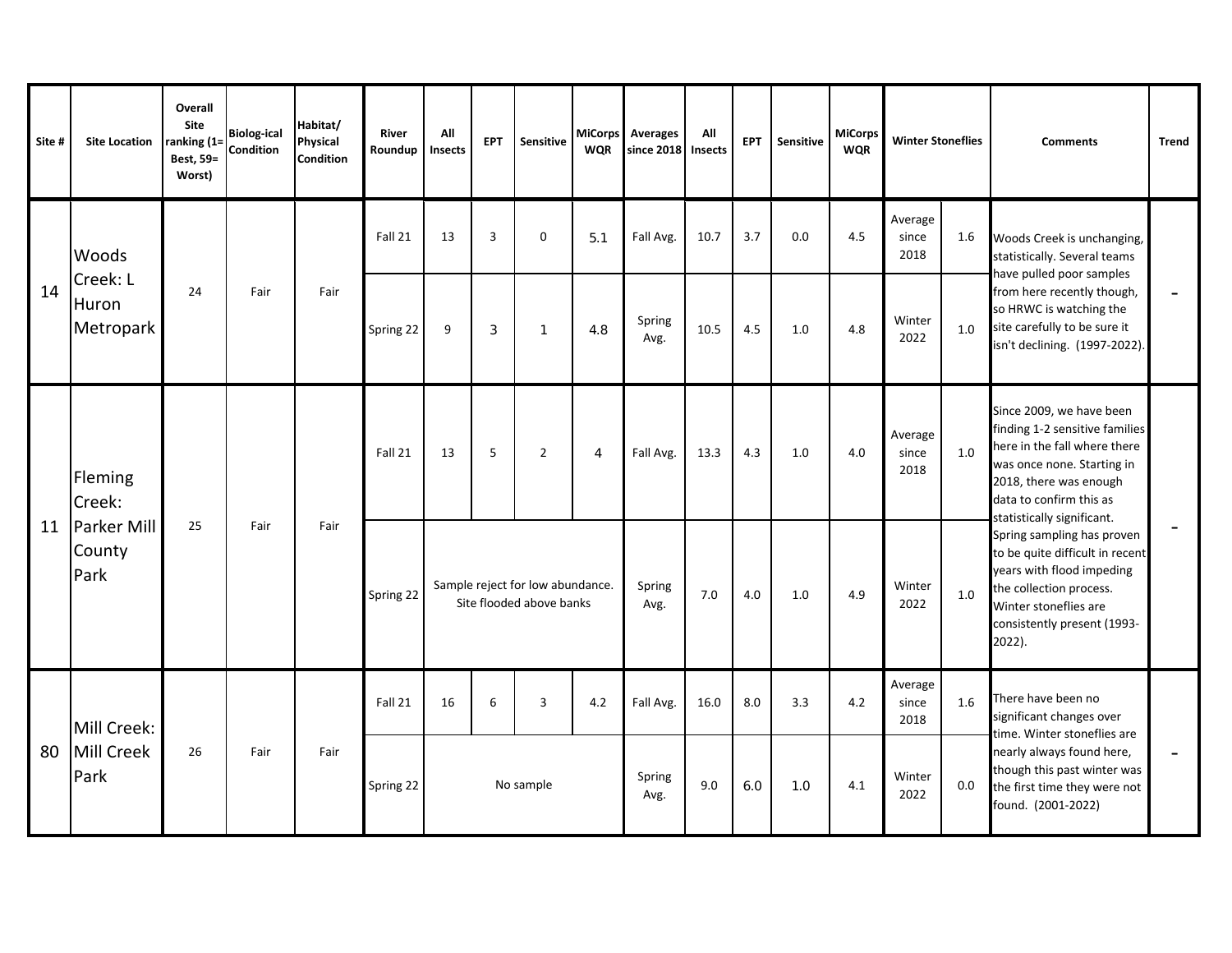| Site #         | <b>Site Location</b>    | <b>Overall</b><br>Site<br>ranking (1=<br>Best, 59=<br>Worst) | <b>Biolog-ical</b><br>Condition | Habitat/<br>Physical<br><b>Condition</b> | River<br>Roundup | All<br>Insects | <b>EPT</b> | Sensitive    | <b>WQR</b> | MiCorps Averages<br>since 2018 | All<br><b>Insects</b> | <b>EPT</b> | Sensitive | <b>MiCorps</b><br><b>WQR</b> | <b>Winter Stoneflies</b> |     | <b>Comments</b>                                                                                                                                                                                                                                        | <b>Trend</b> |
|----------------|-------------------------|--------------------------------------------------------------|---------------------------------|------------------------------------------|------------------|----------------|------------|--------------|------------|--------------------------------|-----------------------|------------|-----------|------------------------------|--------------------------|-----|--------------------------------------------------------------------------------------------------------------------------------------------------------------------------------------------------------------------------------------------------------|--------------|
| $\overline{2}$ | Boyden<br>Creek:        | 27                                                           | Fair                            | Fair                                     | Fall 21          | 13             | 5          | $\mathbf{1}$ | 5.1        | Fall Avg.                      | 13.0                  | 5.0        | 1.0       | 5.1                          | Average<br>since<br>2018 | 0.5 | Individual samples vary a<br>good amount at this site;<br>the overall trend for most of<br>the parameters is stable; fall<br>sensitive famiilies are<br>significantly improving (we<br>regularly find at least 1).                                     |              |
|                | Delhi                   |                                                              |                                 |                                          | Spring 22        |                |            | No sample    |            | Spring<br>Avg.                 | 10.5                  | 6.0        | 1.5       | 4.2                          | Winter<br>2022           | 1.0 | This location is one of the<br>best in the watershed for<br>spring caddisflies. Winter<br>stoneflies are found<br>approximately 50% of the<br>time (1994-2022).                                                                                        |              |
| 31             | Mill Creek:<br>Fletcher | 28                                                           | Fair                            | Good                                     | Fall 21          | 17             | $\Delta$   | $\Omega$     | 5.5        | Fall Avg.                      | 15.0                  | 4.0        | 0.0       | 5.5                          | Average<br>since<br>2018 | 0.0 | <b>Fall families have</b><br>significantly increased over<br>time $(10--$ approx $15)$<br>Winter stonflies, however,                                                                                                                                   |              |
|                | Road                    |                                                              |                                 |                                          | Spring 22        |                |            | No sample    |            | Spring<br>Avg.                 | 12.0                  | 6.0        | 3.0       | 4.9                          | Winter<br>2022           | 0.0 | have disappeared from here<br>since 2015. (1993-2022)                                                                                                                                                                                                  |              |
|                | Huron<br>River:         |                                                              |                                 |                                          | Fall 21          | 12             | 6          | $\mathbf{1}$ | 4.3        | Fall Avg.                      | 10.0                  | 5.0        | 0.5       | 4.5                          | Average<br>since<br>2018 | 0.0 | Fail samples nave<br>significantly declined over<br>time, with as many as 18<br>insect families found in the<br>early years of sampling and<br>only about 5-12 insect<br>families found in recent<br>years. Interestingly, spring                      |              |
| 47             | Commerce<br>Road        | 29                                                           | Fair                            | Fair                                     | Spring 22        |                |            | No sample    |            | Spring<br>Avg.                 | 14.0                  | 7.5        | 1.0       | 4.9                          | Winter<br>2022           | 0.0 | <b>EPT has statistically</b><br>improved! The conflict<br>results in the trend being<br>marked as steady. Winter<br>stoneflies, once abundant,<br>have disappeared since<br>2019. Certainly this site is<br>one to watch going forward.<br>(1997-2022) |              |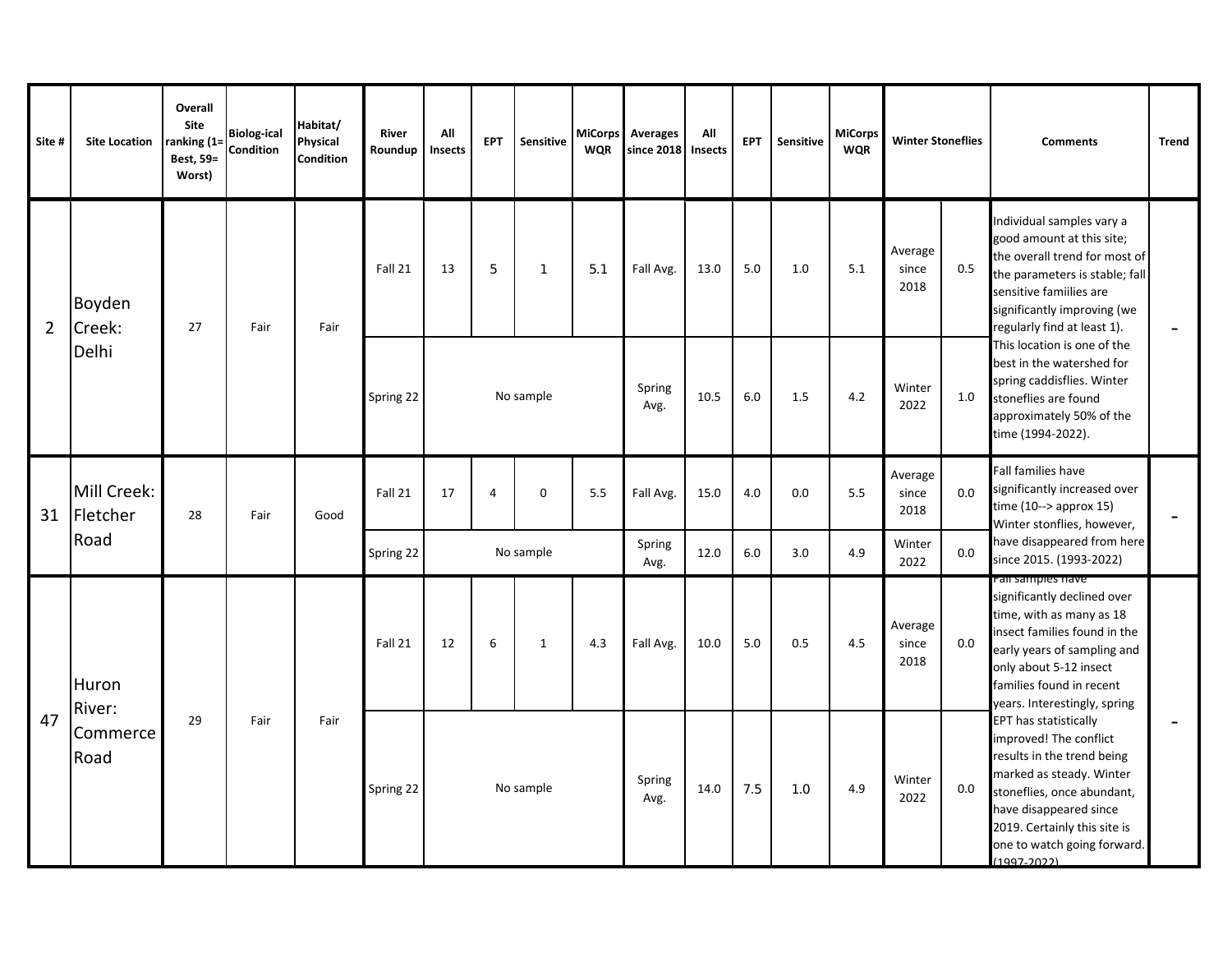| Site #                       | <b>Site Location</b> | Overall<br>Site<br>ranking (1=<br>Best, 59=<br>Worst) | <b>Biolog-ical</b><br><b>Condition</b> | Habitat/<br>Physical<br><b>Condition</b> | <b>River</b><br>Roundup | All<br>Insects | <b>EPT</b>     | Sensitive      | <b>MiCorps</b><br><b>WQR</b> | Averages<br>since 2018 | All<br><b>Insects</b> | <b>EPT</b> | Sensitive | <b>MiCorps</b><br><b>WQR</b> | <b>Winter Stoneflies</b> |                                                   | <b>Comments</b>                                                                                                                                                   | <b>Trend</b> |
|------------------------------|----------------------|-------------------------------------------------------|----------------------------------------|------------------------------------------|-------------------------|----------------|----------------|----------------|------------------------------|------------------------|-----------------------|------------|-----------|------------------------------|--------------------------|---------------------------------------------------|-------------------------------------------------------------------------------------------------------------------------------------------------------------------|--------------|
| 15                           | Hay Creek:<br>M-36   | 30                                                    | Fair                                   | Fair                                     | Fall 21                 | 12             | $\overline{4}$ | $\overline{2}$ | 4.3                          | Fall Avg.              | 10.5                  | 3.5        | 2.0       | 4.2                          | Average<br>since<br>2018 | 0.8                                               | Several metrics in fall and<br>spring have declined<br>significantly over time.<br>Winter stoneflies have been<br>found consistently until<br>2020 when they were | ◡            |
|                              |                      |                                                       |                                        |                                          | Spring 22               |                |                | No sample      |                              | Spring<br>Avg.         | 10.5                  | 7.0        | 2.0       | 4.3                          | Winter<br>2022           | 1.0                                               | absent, but have been<br>found again since then.<br>$(1996 - 2022)$                                                                                               |              |
|                              | Walker               | 31                                                    | Fair                                   | Fair                                     | Fall 21                 |                |                | No sample      |                              | Fall Avg.              | 14.0                  | 5.0        | 1.0       | 4.5                          | Average<br>since<br>2018 | 0.0                                               | No significant changes over<br>time (2003-2022). Winter                                                                                                           |              |
| 82<br>Creek: 8<br>Mile Creek |                      |                                                       |                                        | Spring 22                                |                         |                | No sample      |                | Spring<br>Avg.               | 11.0                   | 5.0                   | 1.0        | 4.5       | Winter<br>2022               | 0.0                      | stoneflies have never been<br>found here.         |                                                                                                                                                                   |              |
| 94                           | Portage<br>Creek:    | 32                                                    | Fair                                   | Fair                                     | Fall 21                 |                |                | No sample      |                              | Fall Avg.              | 15.0                  | 3.5        | 0.5       | 4.9                          | Average<br>since<br>2018 | Not<br>sample<br>d                                | No significant changes over<br>time. Winter stoneflies are                                                                                                        |              |
|                              | Rockwell<br>Rd       |                                                       |                                        |                                          | Spring 22               |                |                | No sample      |                              | Spring<br>Avg.         | 10.0                  | 3.0        | 0.0       | 5.0                          | Winter<br>2022           | $\overline{\text{Not}}$<br>sample<br><sub>d</sub> | never found here (2013-<br>2021).                                                                                                                                 |              |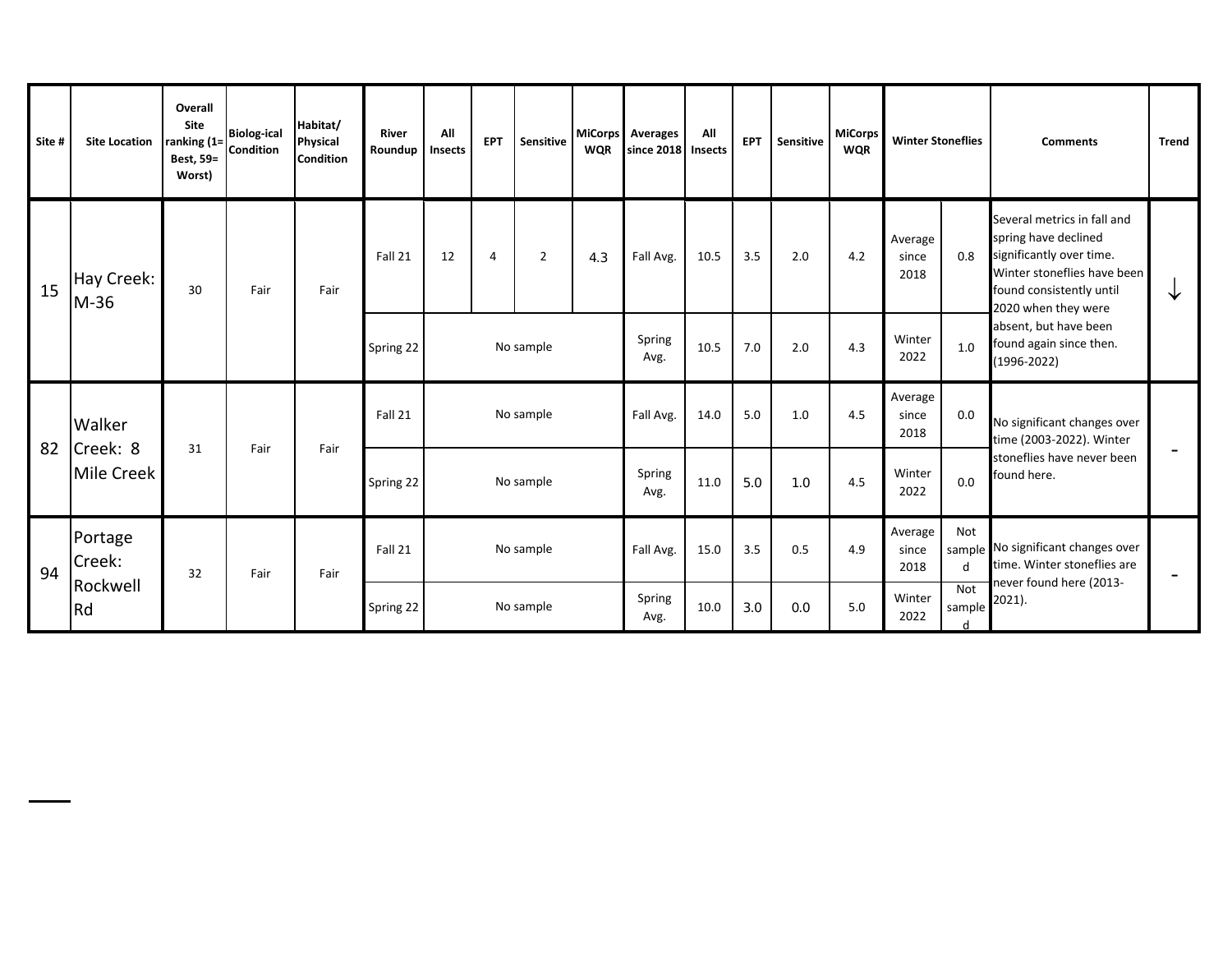| Site #             | <b>Site Location</b>     | Overall<br>Site<br>ranking (1:<br>Best, 59=<br>Worst) | <b>Biolog-ical</b><br>Condition | Habitat/<br>Physical<br><b>Condition</b> | River<br>Roundup | All<br>Insects | <b>EPT</b> | <b>Sensitive</b> | <b>MiCorps</b><br><b>WQR</b> | <b>Averages</b><br>since 2018 | All<br>Insects | EPT | Sensitive | <b>MiCorps</b><br><b>WQR</b> | <b>Winter Stoneflies</b> |         | <b>Comments</b>                                                                                                                                                                                                                                                           | <b>Trend</b>             |
|--------------------|--------------------------|-------------------------------------------------------|---------------------------------|------------------------------------------|------------------|----------------|------------|------------------|------------------------------|-------------------------------|----------------|-----|-----------|------------------------------|--------------------------|---------|---------------------------------------------------------------------------------------------------------------------------------------------------------------------------------------------------------------------------------------------------------------------------|--------------------------|
| 6                  | Davis<br>Creek:<br>Doane | 33                                                    | Fair                            | Fair                                     | Fall 21          | 12             | 5          | $\mathbf{1}$     | 4.3                          | Fall Avg.                     | 12.0           | 5.0 | 1.0       | 4.3                          | Average<br>since<br>2018 | 2.3     | Samplings here are showing<br>slow declines through time,<br>with spring sensitive insects<br>declining significantly. The<br>site is difficult to sample<br>, especially during spring<br>high flows, and it can be<br>challenging to get good<br>spring samples. Winter |                          |
|                    | Road                     |                                                       |                                 |                                          | Spring 22        |                |            | No sample        |                              | Spring<br>Avg.                | 12.0           | 7.0 | 2.0       | 4.7                          | Winter<br>2022           | 2.0     | stoneflies are very abundant<br>here. This site has been one<br>to keep an eye on for years,<br>but it does not seem to be<br>changing too rapidly. (1994-<br>2022)                                                                                                       |                          |
|                    | Huron                    |                                                       |                                 |                                          | Fall 21          |                |            | No sample        |                              | Fall Avg.                     | 9.5            | 3.5 | 0.0       | 6.0                          | Average<br>since<br>2018 | $0.0\,$ | There have been no<br>significant changes over                                                                                                                                                                                                                            |                          |
| River:<br>64<br>Rd | Proud Lake               | 34                                                    | Fair                            | Fair                                     | Spring 22        |                |            | No sample        |                              | Spring<br>Avg.                | 12.0           | 7.5 | 1.0       | 4.7                          | Winter<br>2022           | $0.0\,$ | time. Winter stoneflies are<br>never found here. (1999-<br>2022).                                                                                                                                                                                                         | $\overline{\phantom{0}}$ |
| 52                 | South Ore<br>Creek:      | 35                                                    | Fair                            | Fair                                     | Fall 21          |                |            | No sample        |                              | Fall Avg.                     | 12.0           | 4.0 | 0.0       | 5.0                          | Average<br>since<br>2018 | 0.0     | All three spring metrics have<br>significantly decreased over<br>time. Stoneflies haven't                                                                                                                                                                                 | ┶                        |
|                    | <b>Bauer Rd</b>          |                                                       |                                 |                                          | Spring 22        | 13             | 5          |                  | 5.1                          | Spring<br>Avg.                | 10.5           | 4.0 | 1.5       | 5.3                          | Winter<br>2022           | 0.0     | been seen since 2012 (1998-<br>2022).                                                                                                                                                                                                                                     |                          |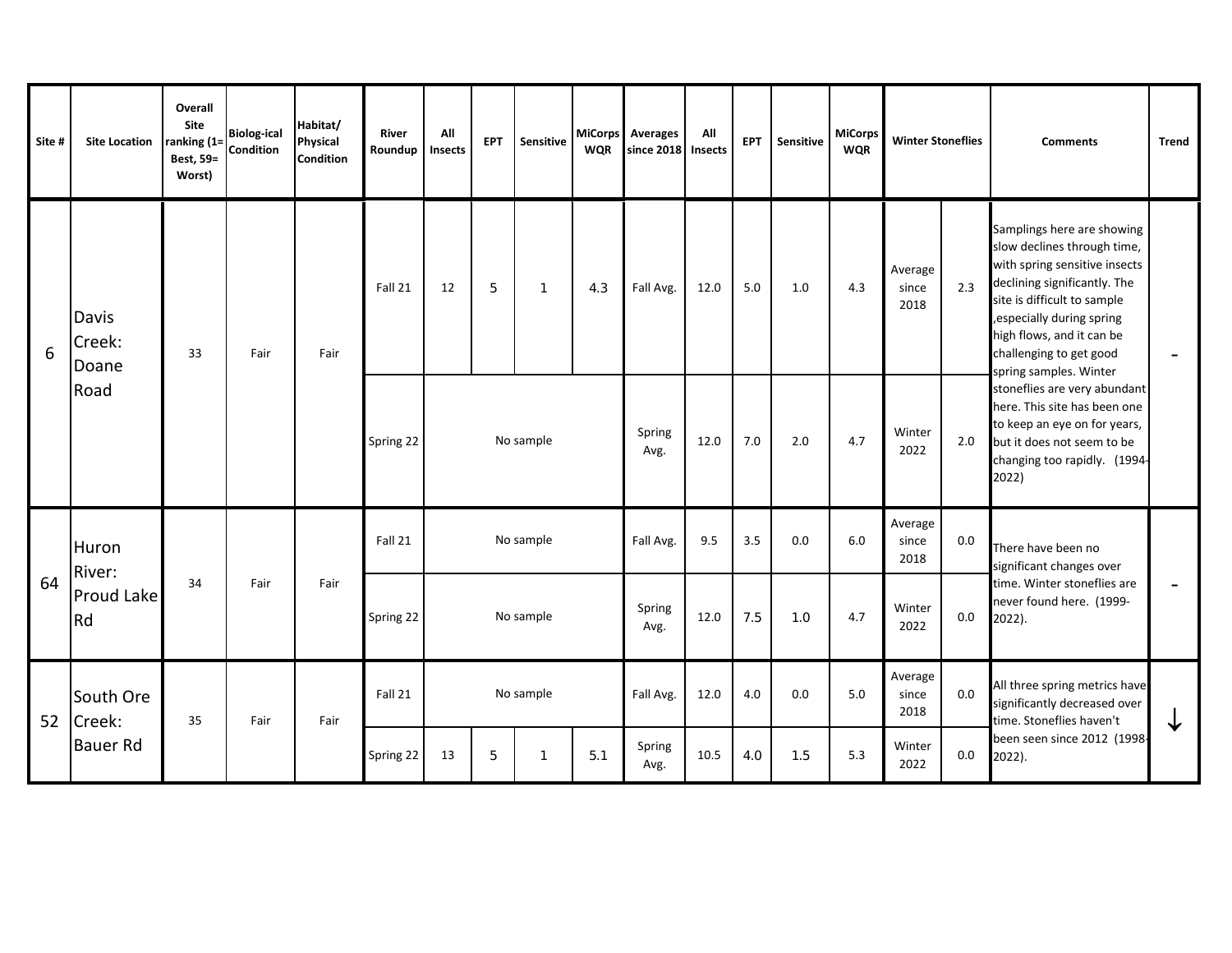| Site #       | <b>Site Location</b>    | <b>Overall</b><br>Site<br>ranking (1=<br>Best, 59=<br>Worst) | <b>Biolog-ical</b><br>Condition | Habitat/<br>Physical<br><b>Condition</b> | River<br>Roundup | All<br>Insects | <b>EPT</b> | <b>Sensitive</b>                                        | <b>WQR</b> | MiCorps Averages<br>since 2018 | All<br>Insects | <b>EPT</b> | Sensitive | <b>MiCorps</b><br><b>WQR</b> | <b>Winter Stoneflies</b> |     | <b>Comments</b>                                                                                                | <b>Trend</b> |
|--------------|-------------------------|--------------------------------------------------------------|---------------------------------|------------------------------------------|------------------|----------------|------------|---------------------------------------------------------|------------|--------------------------------|----------------|------------|-----------|------------------------------|--------------------------|-----|----------------------------------------------------------------------------------------------------------------|--------------|
| $\mathbf{1}$ | Arms<br>Creek:          | 36                                                           | Fair                            | Fair                                     | Fall 21          |                |            | No sample                                               |            | Fall Avg.                      | 12.5           | 5.0        | 1.5       | 4.5                          | Average<br>since<br>2018 | 1.3 | Overall, fall EPT and<br>sensitive families have<br>increased significantly over<br>time; spring total familes |              |
|              | Walsh<br>Road           |                                                              |                                 |                                          | Spring 22        |                |            | No sample                                               |            | Spring<br>Avg.                 | 11.5           | 6.0        | 1.5       | 4.4                          | Winter<br>2022           | 2.0 | have declined. Winter<br>stoneflies are holding at<br>strong levels. (1993-2022)                               |              |
| 58           | Portage<br>Creek:       | 37                                                           | Fair                            | Fair                                     | Fall 21          |                |            | No sample                                               |            | Fall Avg.                      | 11.0           | 4.0        | 0.3       | 4.4                          | Average<br>since<br>2018 | 0.0 | There have been no<br>significant changes over<br>time. Winter stoneflies are                                  |              |
|              | Unadilla                |                                                              |                                 |                                          | Spring 22        |                |            | Sample rejected for low abundance.<br>Site was flooded. |            | Spring<br>Avg.                 | 11.0           | 5.5        | 1.0       | 4.8                          | Winter<br>2022           | 0.0 | never found here. (1999-<br>2022)                                                                              |              |
| 57           | Mill Creek:<br>Klinger  | 38                                                           | Fair                            | Fair                                     | Fall 21          | 13             | 3          | $\Omega$                                                | 6.3        | Fall Avg.                      | 13.0           | 3.0        | 0.0       | 6.3                          | Average<br>since<br>2018 | 1.7 | Fall EPT families, otherwise<br>this site has mostly stayed<br>stable. Winter stoneflies                       |              |
|              | Road                    |                                                              |                                 |                                          | Spring 22        |                |            | No sample                                               |            | Spring<br>Avg.                 | 9.0            | 3.0        | 0.0       | 4.2                          | Winter<br>2022           | 2.0 | are regularly found. (1999-<br>2022).                                                                          |              |
| 45           | Chilson<br>Creek:       | 39                                                           | Fair                            | Poor                                     | Fall 21          | 11             | 1          | $\mathbf 0$                                             | 5.5        | Fall Avg.                      | 10.0           | 2.0        | 0.0       | 5.1                          | Average<br>since<br>2018 | 0.0 | No significant changes over<br>time (1993-2022). This site                                                     |              |
|              | <b>Brighton</b><br>Road |                                                              |                                 |                                          | Spring 22        |                |            | No sample                                               |            | Spring<br>Avg.                 | 10.5           | 5.0        | 0.5       | 4.4                          | Winter<br>2022           | 0.0 | is highly mucky. Stoneflies<br>are found here very rarely.                                                     |              |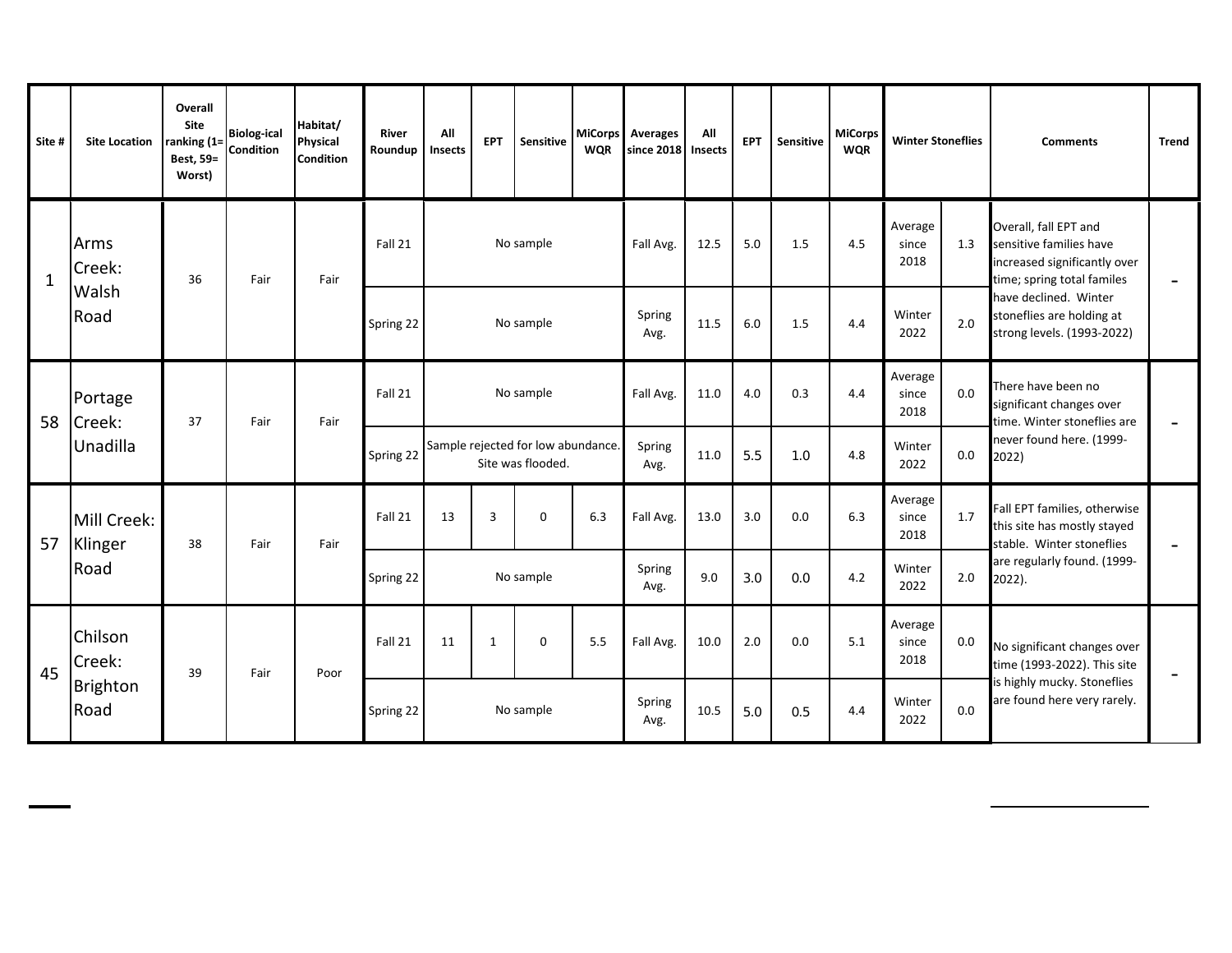| Site #         | <b>Site Location</b>                  | <b>Overall</b><br>Site<br>ranking (1=<br>Best, 59=<br>Worst) | <b>Biolog-ical</b><br>Condition | Habitat/<br>Physical<br>Condition | River<br>Roundup | All<br>Insects | <b>EPT</b>     | <b>Sensitive</b> | <b>WQR</b> | MiCorps Averages<br>since 2018 | All<br><b>Insects</b> | <b>EPT</b> | Sensitive | MiCorps<br><b>WQR</b> | <b>Winter Stoneflies</b> |                    | <b>Comments</b>                                                                                                                                                                                  | <b>Trend</b>             |
|----------------|---------------------------------------|--------------------------------------------------------------|---------------------------------|-----------------------------------|------------------|----------------|----------------|------------------|------------|--------------------------------|-----------------------|------------|-----------|-----------------------|--------------------------|--------------------|--------------------------------------------------------------------------------------------------------------------------------------------------------------------------------------------------|--------------------------|
|                | Davis<br>Creek:<br>Pontiac<br>Road    |                                                              | Fair                            | Fair                              | Fall 21          | 10             | 3              | $\circ$          | 5          | Fall Avg.                      | 10.5                  | 3.0        | 1.0       | 5.0                   | Average<br>since<br>2018 | 1.0                | Samples have been slightly<br>declining over many years,<br>but these changes are not                                                                                                            |                          |
| $\overline{7}$ |                                       | 40                                                           |                                 |                                   | Spring 22        | 14             | 6              | $\mathbf{1}$     | 5.3        | Spring<br>Avg.                 | 12.0                  | 4.5        | 1.0       | 5.1                   | Winter<br>2022           | 0.0                | yet significant. Winter<br>stoneflies are declining<br>slowly and significantly<br>(1994-2022).                                                                                                  |                          |
| 20             | Honey<br>Creek (S):<br>Wagner<br>Road | 41                                                           | Fair                            | Fair                              | Fall 21          | 10             | $\overline{4}$ | 1                | 4.3        | Fall Avg.                      | 9.7                   | 3.3        | 0.7       | 4.9                   | Average<br>since<br>2018 | 1.3                | The fall sensitive families<br>are significantly declining<br>over time. Most of the<br>other metrics are slightly<br>and non-significantly<br>declining. Stoneflies<br>disappeared from 2015 to |                          |
|                |                                       |                                                              |                                 |                                   | Spring 22        |                |                | No sample        |            | Spring<br>Avg.                 | 10.0                  | $4.0\,$    | 2.7       | 4.7                   | Winter<br>2022           | 1.0                | 2019 but have been back<br>consistently since 2020.<br>Overall, this site does not<br>seem to be in active decline<br>like it was three years ago<br>(1993-2022).                                |                          |
| 91             | Portage<br>Creek:<br>Stockbridg<br>e  | 42                                                           | Fair                            | Poor                              | Fall 21          | 8              | $\overline{2}$ | $\Omega$         | 4.7        | Fall Avg.                      | 8.5                   | 2.5        | 0.0       | 4.7                   | Average<br>since<br>2018 | 0.0                | No significant changes over<br>time. Winter stoneflies are                                                                                                                                       | $\overline{\phantom{a}}$ |
|                |                                       |                                                              |                                 |                                   | Spring 22        | No sample      |                |                  |            | Spring<br>Avg.                 | 10.0                  | 3.5        | 0.5       | 5.0                   | Winter<br>2022           | Not<br>sample<br>d | never found here (2013-<br>2021).                                                                                                                                                                |                          |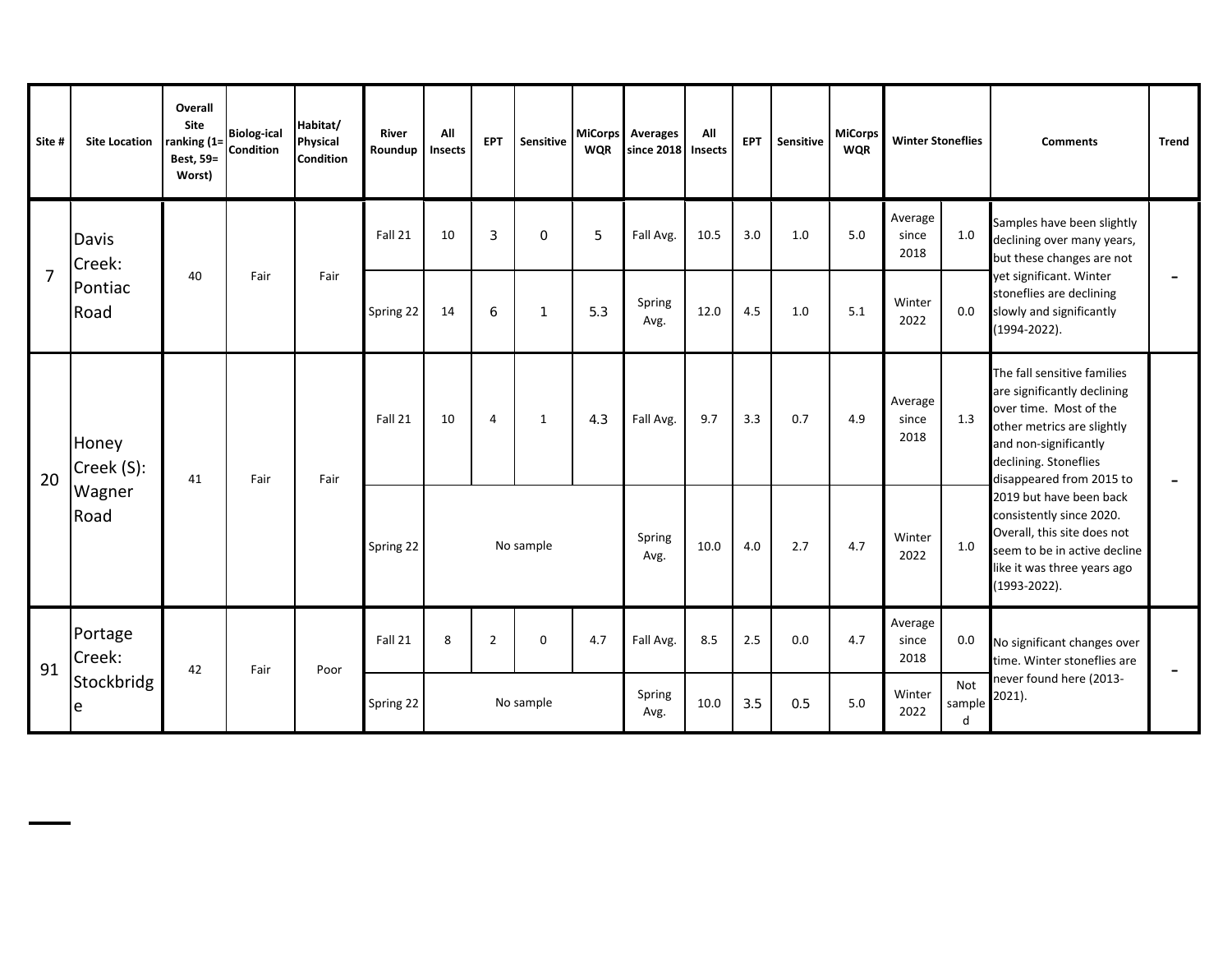| Site # | <b>Site Location</b>               | Overall<br>Site<br>ranking (1=<br>Best, 59=<br>Worst) | <b>Biolog-ical</b><br><b>Condition</b> | Habitat/<br>Physical<br><b>Condition</b> | <b>River</b><br>Roundup | All<br>Insects | <b>EPT</b>     | <b>Sensitive</b> | <b>MiCorps</b><br><b>WQR</b> | <b>Averages</b><br>since 2018 | All<br><b>Insects</b> | <b>EPT</b> | Sensitive | <b>MiCorps</b><br><b>WQR</b> | <b>Winter Stoneflies</b> |         | <b>Comments</b>                                                                                                                                                             | <b>Trend</b> |
|--------|------------------------------------|-------------------------------------------------------|----------------------------------------|------------------------------------------|-------------------------|----------------|----------------|------------------|------------------------------|-------------------------------|-----------------------|------------|-----------|------------------------------|--------------------------|---------|-----------------------------------------------------------------------------------------------------------------------------------------------------------------------------|--------------|
| 34     | Letts<br>Creek: M-<br>52           | 43                                                    | Fair                                   | Fair                                     | Fall 21                 | 14             | $\overline{3}$ | $\mathbf 0$      | 5.6                          | Fall Avg.                     | 13.0                  | 4.0        | 0.0       | 5.6                          | Average<br>since<br>2018 | 1.3     | This site is declining<br>significantly in fall EPT<br>familes. All other metrics                                                                                           |              |
|        |                                    |                                                       |                                        |                                          | Spring 22               | 11             | 3              | $\Omega$         | 5.9                          | Spring<br>Avg.                | 9.0                   | 3.0        | 1.0       | 5.9                          | Winter<br>2022           | 1.0     | are holding steady.<br>Stoneflies are found<br>consistently. (1993-2022)                                                                                                    |              |
|        | Mill Creek:<br>Ivey Rd             |                                                       |                                        |                                          | Fall 21                 | 13             | 5              | $\overline{2}$   | 5.3                          | Fall Avg.                     | 13.0                  | 5.0        | 2.0       | 5.3                          | Average<br>since<br>2018 | $1.0\,$ | There have been no<br>significant changes over<br>time, although spring and<br>fall samples are trending                                                                    |              |
| 32     |                                    | 44                                                    | Poor                                   | Poor                                     | Spring 22               | 15             | $\overline{7}$ | $\overline{2}$   | 4.4                          | Spring<br>Avg.                | 14.5                  | 6.5        | 2.0       | 3.9                          | Winter<br>2022           | 0.0     | downwards, a result that is<br>not yet significant. Stonefly<br>populations are decreasing<br>as well, also not<br>significantly. This site bears<br>watching. (1993-2022). |              |
|        | Huron<br>River:<br>Cross<br>Street | 45                                                    | Poor                                   |                                          | Fall 21                 | No sample      |                |                  |                              | Fall Avg.                     | 12.0                  | 6.0        | 1.0       | 4.4                          | Average<br>since<br>2018 | 1.5     | No significant changes over                                                                                                                                                 |              |
| 24     |                                    |                                                       |                                        | Poor                                     | Spring 22               | 9              | 3              |                  | 5.5                          | Spring<br>Avg.                | 7.0                   | 3.0        | 0.5       | 5.8                          | Winter<br>2022<br>d      |         | time. Winter stoneflies are<br>Not found here in approximately<br>sample 50% of samples.                                                                                    |              |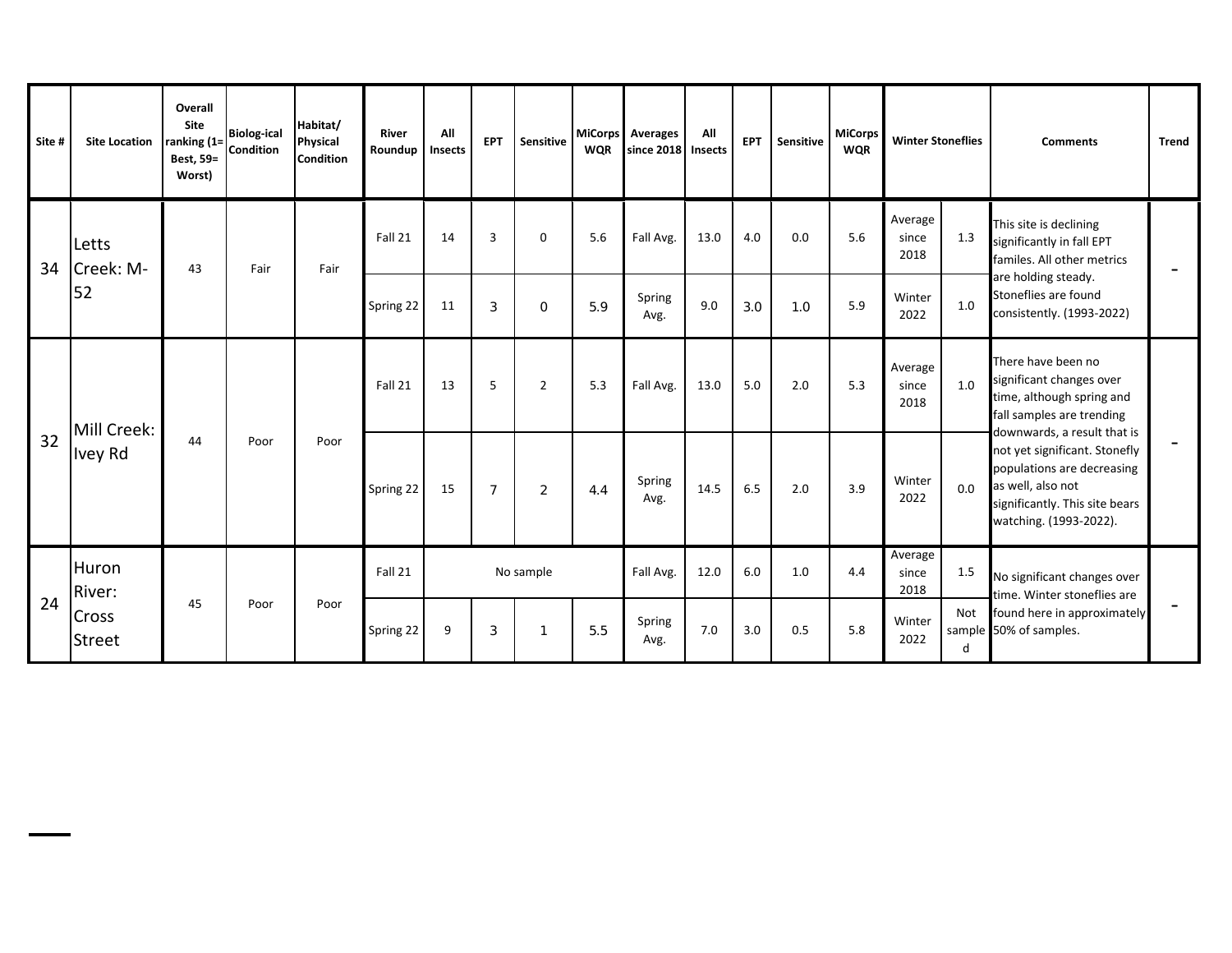| Site # | <b>Site Location</b>                   | Overall<br>Site<br>ranking (1=<br>Best, 59=<br>Worst) | <b>Biolog-ical</b><br>Condition | Habitat/<br><b>Physical</b><br>Condition | River<br>Roundup | All<br>Insects                                               | Sensitive<br><b>EPT</b> |           | <b>WQR</b>     | MiCorps Averages<br>since 2018 | All<br>Insects | <b>EPT</b> | Sensitive | <b>MiCorps</b><br><b>WQR</b> | <b>Winter Stoneflies</b> |                                                                                  | <b>Comments</b>                                                                                                                                                                                                                                                                                                                                                                                | <b>Trend</b>             |
|--------|----------------------------------------|-------------------------------------------------------|---------------------------------|------------------------------------------|------------------|--------------------------------------------------------------|-------------------------|-----------|----------------|--------------------------------|----------------|------------|-----------|------------------------------|--------------------------|----------------------------------------------------------------------------------|------------------------------------------------------------------------------------------------------------------------------------------------------------------------------------------------------------------------------------------------------------------------------------------------------------------------------------------------------------------------------------------------|--------------------------|
| 18     | Honey<br>Creek (S):<br>Jackson<br>Road | 46                                                    | Poor                            |                                          | Fall 21          |                                                              |                         | No sample |                | Fall Avg.                      | 9.0            | 2.0        | 0.0       | 4.7                          | Average<br>since<br>2018 | 1.0                                                                              | Sensitive families have<br>declined in spring samples,<br>from approximately 2 in the<br>early 2000s to 0 in recent                                                                                                                                                                                                                                                                            |                          |
|        |                                        |                                                       |                                 | Poor                                     | Spring 22        | Sample reject for low diversity. Site<br>flooded above banks |                         |           |                | Spring<br>Avg.                 | 7.0            | 3.0        | 1.0       | 4.8                          | Winter<br>2022           | 1.0                                                                              | years. (1993-2018) No<br>sensitive families have been<br>found in fall or spring since<br>2009. However, winter<br>stoneflies, which<br>disappeared in 2009, made<br>a comeback and have been<br>seen since 2017. This site<br>has seen a lot of changes<br>over time; through crashes<br>and recoveries. Overall, it<br>isn't too much different now<br>than it was in 1993. (1993-<br>2022). |                          |
| 42     | Traver<br>Creek:<br>Broadway<br>Ave    | 47                                                    | Poor                            | Poor                                     | Fall 21          |                                                              |                         | No sample |                | Fall Avg.                      | 10.0           | 3.5        | 0.0       | 6.0                          | Average<br>since<br>2018 | $1.0\,$                                                                          | No significant changes over<br>time (1993-2022). While<br>degraded, this is one of the                                                                                                                                                                                                                                                                                                         | $\overline{\phantom{m}}$ |
|        |                                        |                                                       |                                 |                                          | Spring 22        |                                                              | No sample               |           | Spring<br>Avg. | 6.7                            | 2.7            | 0.0        | 6.4       | Winter<br>2022               | $1.0\,$                  | healthier urban stream we<br>monitor. Stoneflies can be<br>found here regularly. |                                                                                                                                                                                                                                                                                                                                                                                                |                          |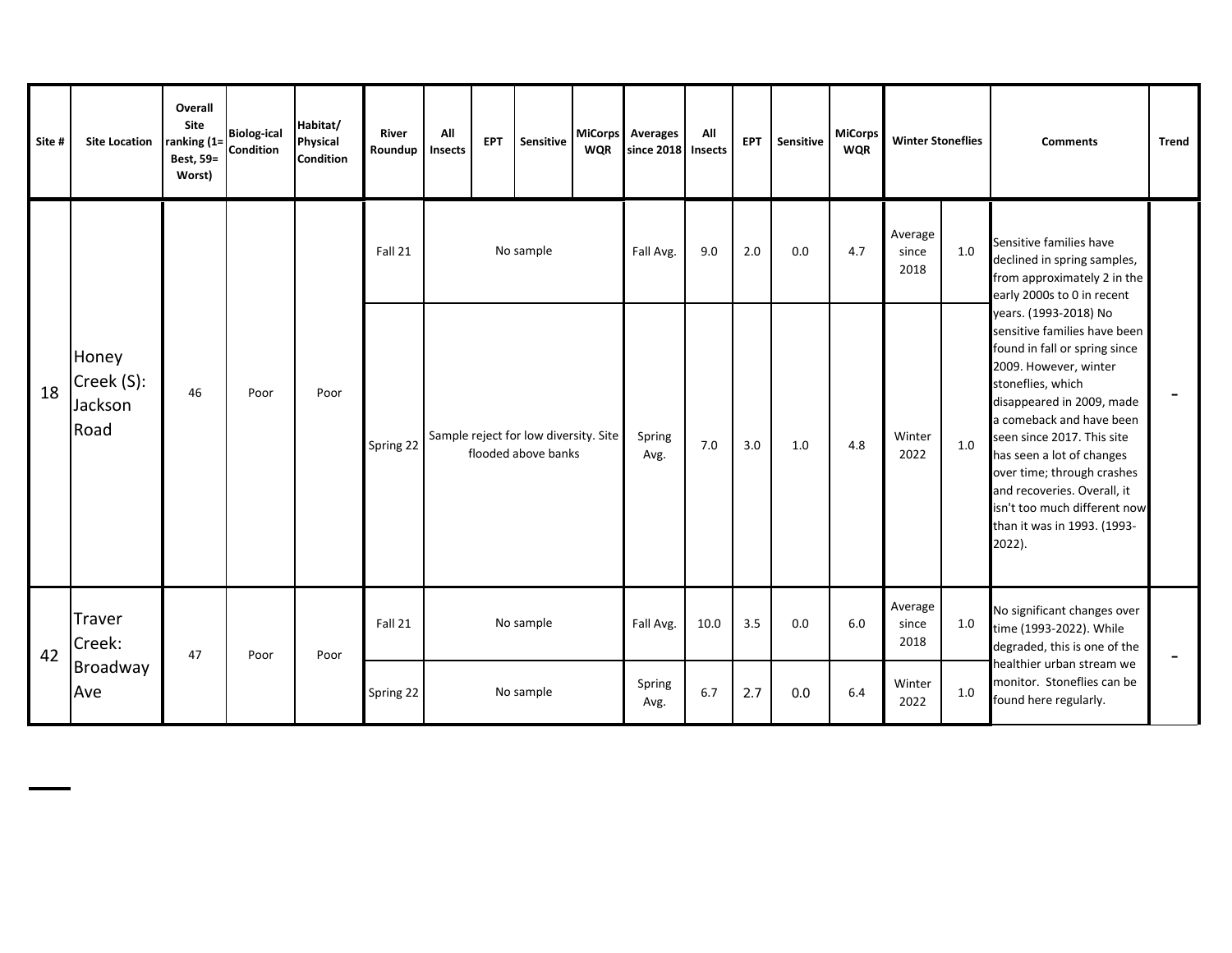| Site # | <b>Site Location</b>                | Overall<br>Site<br>ranking (1=<br>Best, 59=<br>Worst) | <b>Biolog-ical</b><br>Condition | Habitat/<br>Physical<br>Condition | <b>River</b><br>Roundup | All<br>Insects | <b>EPT</b>     | <b>Sensitive</b> | <b>WQR</b> | MiCorps Averages<br>since 2018 | All<br><b>Insects</b> | EPT | Sensitive | MiCorps<br><b>WQR</b> | <b>Winter Stoneflies</b>             |                    | <b>Comments</b>                                                                                                                                                                                                                                                                                                                                                        | <b>Trend</b>                 |
|--------|-------------------------------------|-------------------------------------------------------|---------------------------------|-----------------------------------|-------------------------|----------------|----------------|------------------|------------|--------------------------------|-----------------------|-----|-----------|-----------------------|--------------------------------------|--------------------|------------------------------------------------------------------------------------------------------------------------------------------------------------------------------------------------------------------------------------------------------------------------------------------------------------------------------------------------------------------------|------------------------------|
|        | Huron<br><b>River: Flat</b><br>Rock | 48                                                    | Poor                            |                                   | Fall 21                 |                |                | No sample        |            | Fall Avg.                      | 9.0                   | 5.0 | 1.5       | 4.3                   | Average<br>since<br>2018             | 1.3                | We recently switched sites<br>at Flat Rock to get a location<br>that had safer access. This<br>was the first spring sample<br>we were able to successfully<br>collect since 2016. Multiple                                                                                                                                                                             |                              |
| 23     |                                     |                                                       |                                 | Poor                              | Spring 22               | 8              | $\overline{4}$ | $\overline{0}$   | 6.2        | Spring<br>Avg.                 | 8.0                   | 4.0 | 0.0       | 6.2                   | Winter<br>2022                       | Not<br>sample<br>d | metrics are significantly<br>decreasing; this is a site to<br>watch as we try to confirm if<br>they switch in site makes a<br>difference in the sampling<br>success and amounts we<br>find. Therefore it is not fully<br>accurate to say this location<br>is getting worse; rather it is<br>a situation that needs more<br>time to be properly judged.<br>(1996-2022). |                              |
| 92     | Portage<br>Creek:                   | 49                                                    |                                 | Poor                              | Fall 21                 | No sample      |                |                  |            | Fall Avg.                      | 10.0                  | 3.5 | 0.0       | 6.3                   | Average<br>since<br>0.0<br>2018      |                    | No significant changes over<br>time. Winter stoneflies are                                                                                                                                                                                                                                                                                                             | $\qquad \qquad \blacksquare$ |
|        | Williamsvil<br>le Rd                |                                                       | Poor                            |                                   | Spring 22               | No sample      |                |                  |            | Spring<br>Avg.                 | 7.0                   | 3.0 | 0.0       | 5.3                   | Not<br>Winter<br>sample<br>2022<br>d |                    | never found here (2013-<br>2021).                                                                                                                                                                                                                                                                                                                                      |                              |
| 60     | Port Creek:<br>Armstrong            | 50                                                    | Poor                            | Poor                              | Fall 21                 |                | No sample      |                  |            | Fall Avg.                      | 6.0                   | 1.5 | 0.0       | 6.4                   | Average<br>since<br>2018             | 0.0                | This site is consistently poor<br>and unchanged through<br>time. Winter stoneflies are                                                                                                                                                                                                                                                                                 |                              |
|        | Rd                                  |                                                       |                                 |                                   | Spring 22               | No sample      |                |                  |            | Spring<br>Avg.                 | 7.5                   | 3.0 | 2.5       | 5.1                   | Winter<br>2022                       | 0.0                | not found here. (1994-2022)                                                                                                                                                                                                                                                                                                                                            |                              |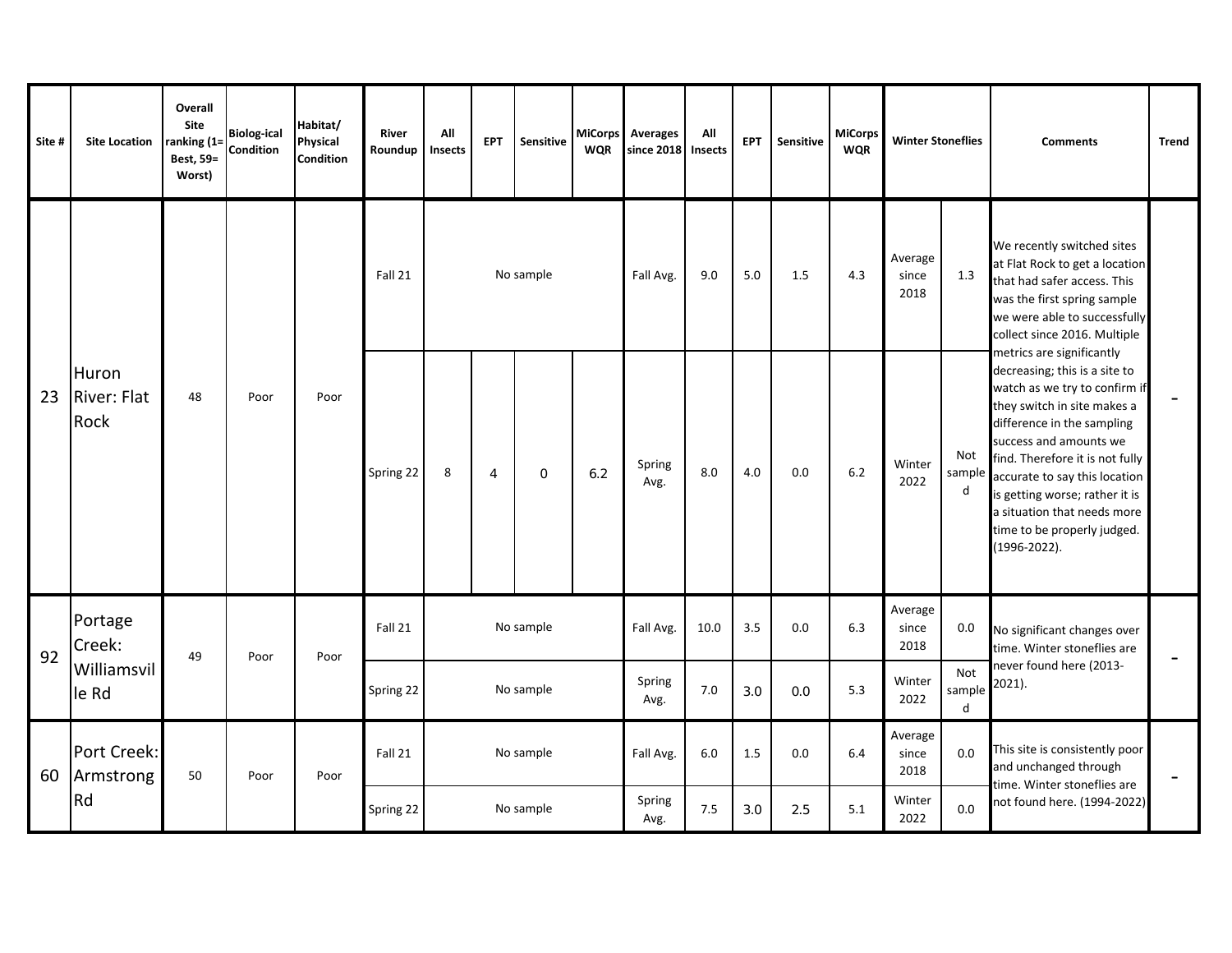| Site # | <b>Site Location</b>                          | Overall<br>Site<br>ranking $(1=$<br><b>Best, 59=</b><br>Worst) | <b>Biolog-ical</b><br>Condition | Habitat/<br>Physical<br><b>Condition</b> | <b>River</b><br>Roundup | All<br>Insects                                          | <b>EPT</b>     | Sensitive    | <b>MiCorps</b><br><b>WQR</b> | <b>Averages</b><br>since 2018 | All<br>Insects | <b>EPT</b>   | Sensitive    | MiCorps<br><b>WQR</b> | <b>Winter Stoneflies</b> |         | <b>Comments</b>                                                                                                                                                                                                                                    | <b>Trend</b>             |
|--------|-----------------------------------------------|----------------------------------------------------------------|---------------------------------|------------------------------------------|-------------------------|---------------------------------------------------------|----------------|--------------|------------------------------|-------------------------------|----------------|--------------|--------------|-----------------------|--------------------------|---------|----------------------------------------------------------------------------------------------------------------------------------------------------------------------------------------------------------------------------------------------------|--------------------------|
| 8      | Greenock<br>Creek:<br>Rushton                 | 51                                                             | Poor                            | Poor                                     | Fall 21                 | 10                                                      | 2              | $\mathbf{1}$ | 4.8                          | Fall Avg.                     | 8.0            | 2.0          | 0.5          | 4.8                   | Average<br>since<br>2018 | $0.0\,$ | This site has gotten worse<br>over time. All of the spring<br>insect diversity metrics have<br>significantly decreased; fall<br>metrics are falling but not<br>significant. However, even<br>in 1996 when monitoring<br>began, the creek was not a | ✦                        |
|        | Rd                                            |                                                                |                                 |                                          | Spring 22               | 5                                                       | $\overline{2}$ | $\circ$      | 5.4                          | Spring<br>Avg.                | 5.0            | 2.0          | 0.0          | 5.5                   | Winter<br>2022           | 0.0     | healthy one. The declines<br>we see are from an already<br>low starting point. (1996-<br>2022)                                                                                                                                                     |                          |
| 50     | South Ore<br>Creek:<br>Lake Ridge             | 52                                                             | Fair                            | Fair                                     | Fall 21                 | 8                                                       | $\overline{2}$ | $\mathbf 0$  | 4.5                          | Fall Avg.                     | 7.5            | 2.0          | 0.0          | 4.8                   | Average<br>since<br>2018 | 0.0     | This site has declined over<br>time, but these changes are<br>not yet significant. This site<br>has nice habitat, but poor                                                                                                                         | $\qquad \qquad -$        |
|        |                                               |                                                                |                                 |                                          | Spring 22               | 5                                                       | $\overline{2}$ | $\circ$      | 4.6                          | Spring<br>Avg.                | 4.5            | 1.5          | 0.0          | 4.7                   | Winter<br>2022           | 0.0     | bugs due to poor water<br>quality. Stoneflies are never<br>found here. (1998-2022)                                                                                                                                                                 |                          |
| 27     | <b>Malletts</b><br>Creek:                     | 53                                                             | Poor                            |                                          | Fall 21                 |                                                         |                | No sample    |                              | Fall Avg.                     | 8.7            | 2.7          | 0.0          | 4.9                   | Average<br>since<br>2018 | $0.0\,$ | Long term, spring and fall<br>samples have shown                                                                                                                                                                                                   |                          |
|        | Chalmers<br>Road                              |                                                                |                                 | Poor                                     | Spring 22               | Sample rejected for low abundance.<br>Site was flooded. |                |              |                              | Spring<br>Avg.                | 7.3            | 2.0          | 0.0          | 5.1                   | Winter<br>2022           | 0.0     | improvement over time<br>$(1994 - 2021).$                                                                                                                                                                                                          |                          |
| 99     | Horseshoe<br>Creek:<br><b>Brookside</b><br>Rd | 54                                                             | Poor                            |                                          | Fall 21                 | 13                                                      | $\mathbf{1}$   | $\mathbf{1}$ | 5.4                          | Fall Avg.                     | 13             | $\mathbf{1}$ | $\mathbf{1}$ | 5.4                   | Average<br>since<br>2018 | 0.0     | No significant changes over<br>time. Winter stoneflies are                                                                                                                                                                                         | $\overline{\phantom{a}}$ |
|        |                                               |                                                                |                                 | Poor                                     | Spring 22               |                                                         |                | No sample    |                              | Spring<br>Avg.                | 4.0            | 0.5          | 0.5          | 5.5                   | Winter<br>2022           | 0.0     | never found here (2012-<br>2022).                                                                                                                                                                                                                  |                          |